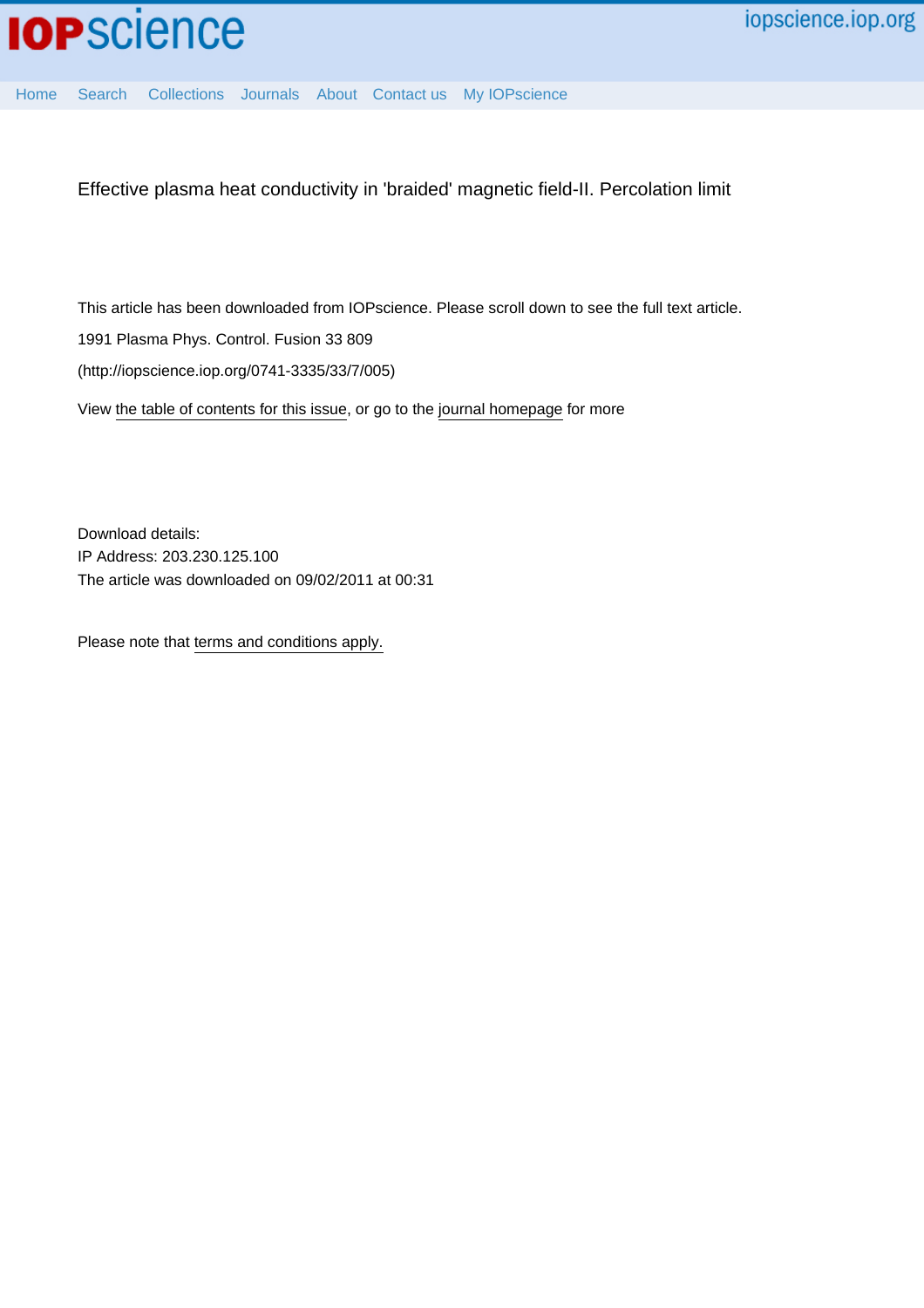# EFFECTIVE PLASMA HEAT CONDUCTIVITY IN "BRAIDED" MAGNETIC FIELD-II. PERCOLATION LIMIT

# M. B. ISICHENKO\*

Institute for Fusion Studies, The University of Texas at Austin, Austin, TX 78712-1060, U.S.A.

(Received 6 March 1990; and in revised form 23 November 1990)

Abstract—This paper is devoted to the problem of anomalous transport across a magnetic field that includes a small stochastic component  $\delta$ B. The perturbation is assumed to be so strongly stretched along the background magnetic field  $\hat{\mathbf{B}}_0$  that the parameter R is large:  $R \equiv b_0 L_0 / \delta \gg 1$  (here  $b_0 \equiv \delta B_1 / B_0 \ll 1$ , and  $L_0$  is the longitudinal and  $\delta$  the transverse correlation length of the magnetic perturbation). This strong turbulence limit, which is opposite to the quasi-linear one  $(R \ll 1)$ , has certain notable features. The principal result is that the main transport is concentrated in very thin regions, being fractal sets with the dimension  $d_f$ , which can range in value from 2 to 2.75, depending on the spectrum of the magnetic perturbation. These regions consist of a small fraction of magnetic lines that percolate, that is, walk from the non-perturbed magnetic flux surfaces to a distance large compared to the transverse correlation length  $\delta$ . Due to such a strong inhomogeneity of the transport distribution, as well as the long correlations, the standard transport averaging techniques fail, and one should make use of the percolation theory methods. Thus the strong turbulence regime is referred to here as the percolation limit. In comparison with the quasilinear limit, the percolation limit has several additional intermediate regimes and the expressions for the effective heat conductivity  $\chi_{\text{eff}}$  include the critical exponents of 2-D percolation theory. The estimates of  $\chi_{\text{eff}}$  are obtained both in the collisional and collisionless limits, including the case of non-stationary magnetic perturbations.

# 1. INTRODUCTION

THE PURPOSE of the present paper is to extend earlier works on quasi-linear crossfield stochastic transport (RECHESTER and ROSENBLUTH, 1978; KADOMTSEV and POGUTSE, 1979; KROMMES, 1978; KROMMES et al., 1983; ISICHENKO, 1991) to the case of strong magnetic perturbations:

$$
R \equiv b_0 L_0 / \delta \gg 1, \tag{1}
$$

where  $b_0 \equiv \delta B_1/B_0 \ll 1$  is the relative magnitude of the magnetic field perturbation, and  $L_0$  is the longitudinal and  $\delta$  the transverse correlation length. In this paper, we adopt the notation introduced in Part I (ISICHENKO, 1991). The present part of our study has been written as a separate paper because the treatment of the problem in limit (1) uses new techniques related to the continuum percolation problem (GRUZINOV et al., 1990). For this reason, we shall refer to limit (1) as the percolation limit.

Let us consider a stationary "braided" magnetic field

$$
\mathbf{B} = B_0 \hat{z} + \delta \mathbf{B}(x, y, z, t). \tag{2}
$$

<sup>\*</sup> Permanent address: I.V. Kurchatov Institute of Atomic Energy, 123182 Moscow, U.S.S.R.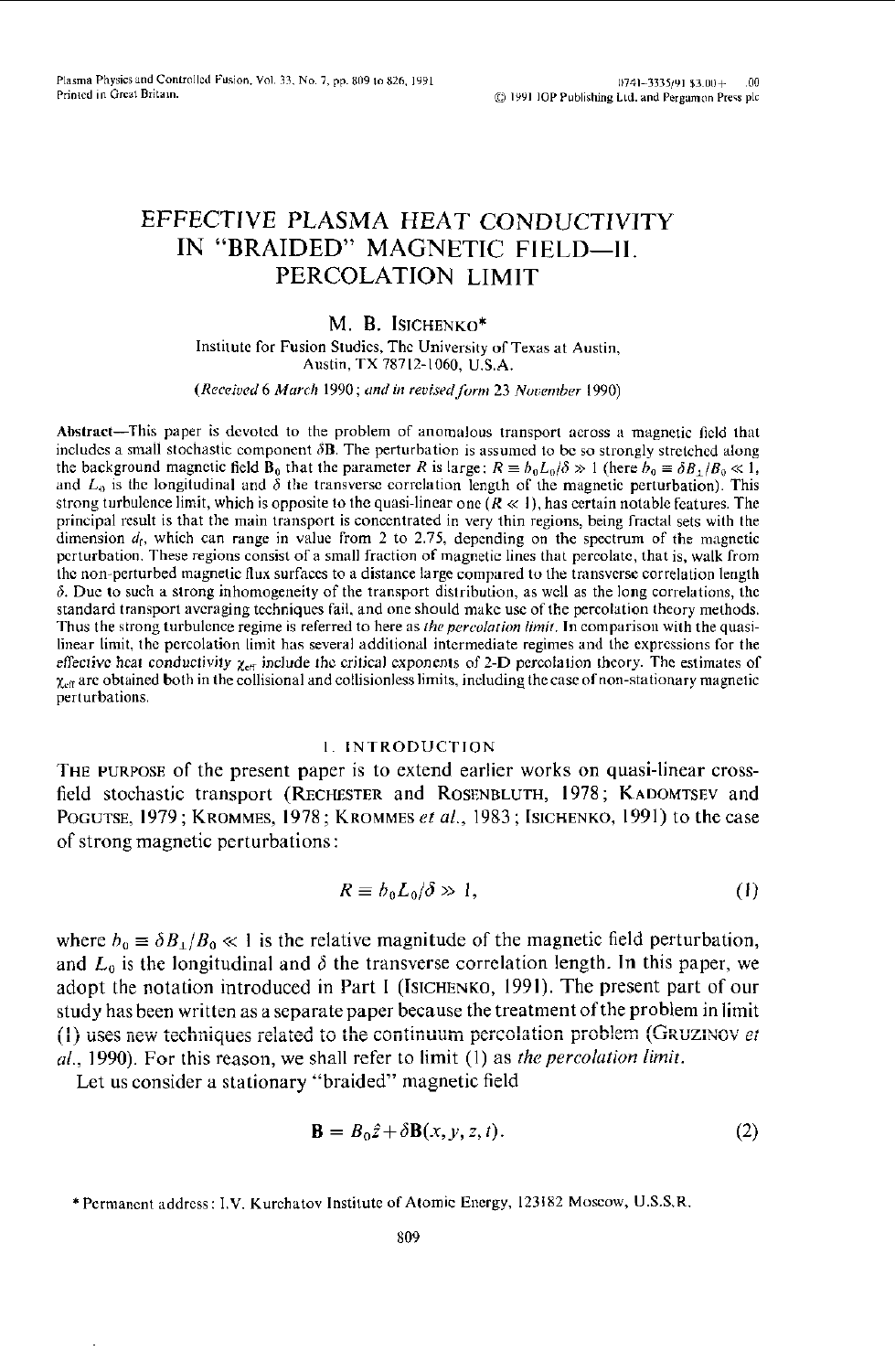810 M. B. ISICHENKO

In the present paper for simplicity we neglect shear effects. With equation *(2),* the equation of a field line takes the form

$$
dr_{\perp}/dz = b(r_{\perp}, z), \qquad (3)
$$

where  $\mathbf{b} \equiv \delta \mathbf{B}_{\perp}/B_0$ ,  $\mathbf{r}_{\perp} \equiv (x, y)$ . Equation (3) describes nearly two-dimensional motion of a magnetic line, since inequality (I) suggests that thc dcpcndcncc of the **RHS** of equation *(3)* on *z* is very slow. Besides, in this approximation one can consider the transverse magnetic perturbation **b** to be incompressible. According to div  $\delta \mathbf{B} = 0$ and (I), we have

$$
\operatorname{div} \mathbf{b} = \partial b_x/\partial x + \partial b_y/\partial y = -\partial b_z/\partial z \approx b_z/L_0 \ll |\nabla \times \mathbf{b}| \approx b_0/\delta. \tag{4}
$$

Equation (4) implies that the compressibility of **b** is insignificant. The criterion for the neglect of compressibility is discussed in more detail in Appendix A. Thus we can express **b** in terms of the longitudinal vector potential  $\psi(x, y, z)$  which also depends on *z* very slowly :

$$
\mathbf{b} = \nabla \psi \times \hat{z}.\tag{5}
$$

Thus, to a first approximation, due to the large parameter *R,* every field line produces cylindrical screw-type revolutions around a surface of constant  $\psi$ . The transverse walk of a line is hence restricted to the size of the corresponding contour of  $\psi(x, y, z)$ , at a given coordinate  $z = z_0$ . For a turbulent state of a magnetized plasma one may assume a random distribution of  $\psi$ . For simplicity, we take the perturbation as statistically isotropic. Among the contours of a random function, most are closed on the correlation scale  $\delta$ . However, there is a small portion of level lines that are much longer. For example, the Earth's relief exhibits not only lakes and islands, but also continental coastlines. In the limit  $R \to \infty$  (exact 2-D case), the integral of motion  $\psi(x, y)$ , even though a random function, prevents stochastic spreading of magnetic lines. Yet, at large hut finitc *R* thc magnetic transport should develop, beginning in the first turn from very large contours of  $\psi(x, y, z_0)$  which provide "long-correlated" jumps" of field lines. The importance of these large contours for plasma transport **is**  due to their coherent contribution to the diffusion of magnetic lines.

So, under condition (I), the effective transport must he long-correlated, due to the important role of the transverse walk of magnetic lines to distances large compared to  $\delta$ . For the treatment of the problem one must study the distribution of isolines of a random function of two variables over their sizes. This problem **is** closely connected with the percolation problem (cf. STAUFFER, 1979; SHKLOVSKII and **EFKOS,** 1984). KADOMTSEV and POGUTSE (1979) were the first to point out the relevance of the percolation theory to the limit  $R \gg 1$ , but the cursory application of that theory in their work lead to an incorrect expression for the magnetic diffusion coefficient.

GRUZINOV et al. (1990) considered the problem of low-frequency turbulent diffusion in two dimensions [being exactly equivalent to the problem of diffusing magnetic lines described by equation (1) with  $R \gg 1$ . Using recent analytical results in 2-D percolation theory (SALEUR and DUPLANTIER, 1987), they derived the following scaling of the turbulent diffusion coefficient: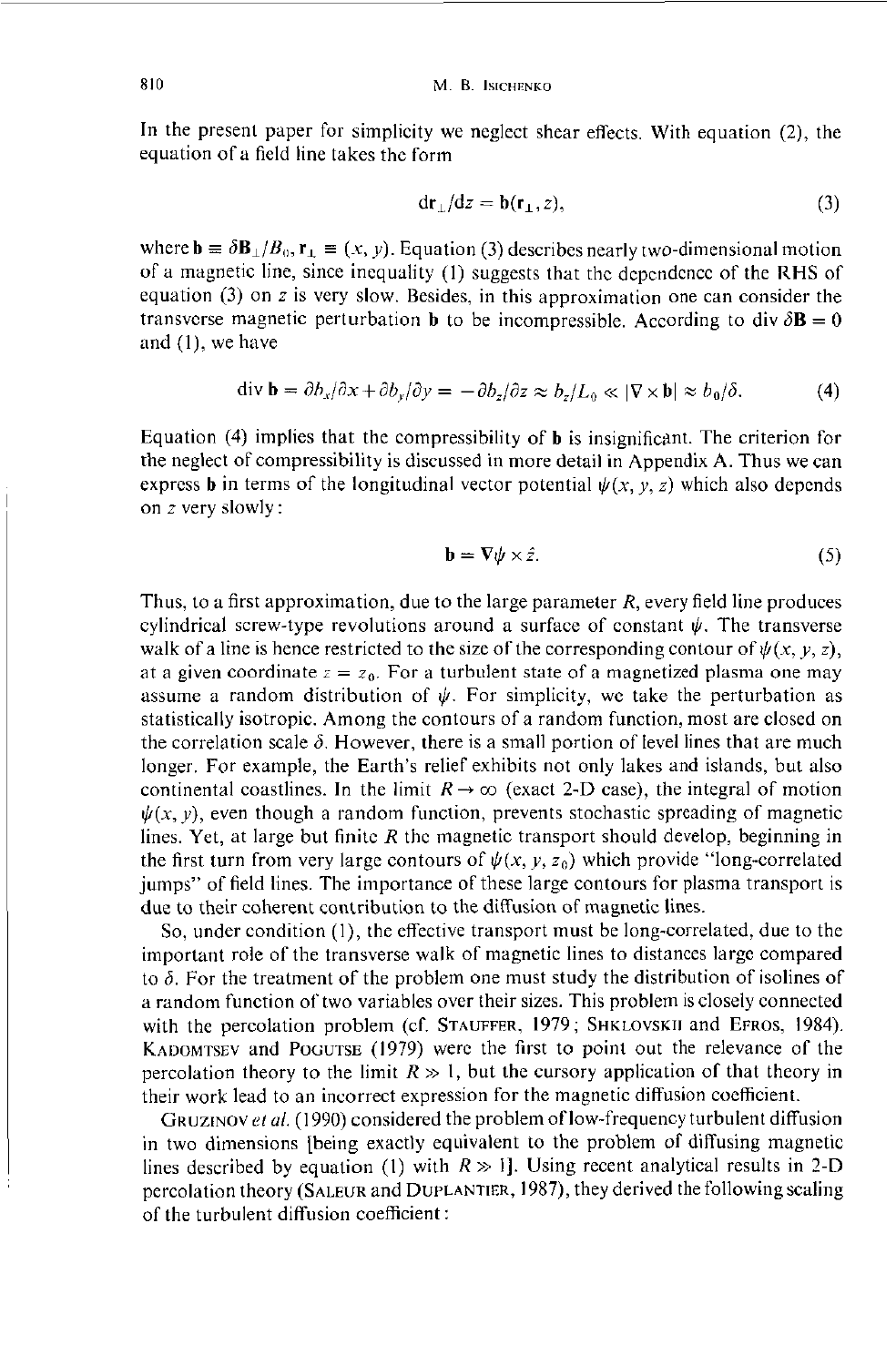$$
D_{\rm m} \approx b_0 \delta R^{-3/10}.\tag{6}
$$

Equation (6) **is** written as the diffusivity of magnetic lines. The assessment (6) suggests that in the two-dimensional (integrable) case  $R = \infty$  the magnetic diffusion  $D_m$ vanishes, which differs from the previously reported estimate of  $D_m \approx b_0 \delta$ (KADOMTSEV and POCUTSE, 1979 ; GALEEV and ZELENYI, **1981** ; KROMMES *PI al.,* 1983).

In the limit  $R \gg 1$  the exponentiation of adjacent lines is different from in the quasilinear limit. In the percolation limit the role of Kolmogorov entropy in average transport **is** more complicated than in the quasi-linear limit, and requires a more subtle consideration. Specifically, in this paper it **is** shown that an appropriate testparticle decorrelation length is expressed through the length  $l_m$  of the convolution of a magnetic flux tube (defined in Appendix **B),** rather than that of the exponentiation of field lines. Nevertheless, these two processes still remain closely connected.

Perhaps the most striking feature of stochastic transport in the percolation limit **is**  that the major part of the heat and particle lluxes is concentrated in very thin regions occupying an infinitesimally-small fraction of the plasma volume, and, due to their self-similarity, the regions can be described in terms of fractal geometry. At the same time, due to the previously-discussed role of large contours of  $\psi$ , the cross-field flux correlation function decays relatively slowly, up to an anomalously-large correlation, or mixing, length  $a_m \gg \delta$ . These features, on the one hand, leave no hope for applying standard averaging techniques and/or convergence of the perturbation series, and, simultaneously, make it extremely difficult to analyze the problem numerically. To study the geometry of a stochastic magnetic field in the limit  $R \gg 1$ , one is forced to employ a direct x-space non-perturbative formalism, like the percolation theory.

In other respects the solution of the effective heat conductivity problem in the In what follows, we will use test-particle motion analysis in order to obtain scaling laws for cross-field plasma transport, with particular emphasis on distinguishing physically-different transport regimes. percolation limit is based upon the same techniques as the quasi-linear approximation.

The remaindcr of the article is organized as follows. In Section **2,** we discuss the diffusion and the exponentiation of magnetic lines. In Section 3, the effective perpendicular electron heat conductivity  $\chi_{\text{eff}}$  is expressed through the test-particle decorrelation time  $t_d$  both for the hydrodynamic  $(v_e t_d > 1)$  and the kinetic  $(v_e t_d < 1)$ limits, which is intended to generalize the "double diffusion" theory of KROMMES *et a/.* (1983). The very decorrelation time is evaluated in Sections **4** and *5,* for stationary and non-stationary magnetic perturbations, respectively. In Section 6, we demonstrate the transition between various anomalous cross-field transport regimes and summarize the results obtained. Lengthy auxiliary arguments are outlined in the Appendices. In Appendix **A** we take into account the compressibility of the transverse component *b*  of the magnetic perturbation in order to establish the limits of applicability of the incompressible approximation. In Appendix **B** we discuss the stochasticity of magnetic lines and its relation to the decorrelation of a test particle from a specified field line. Appendix *C* is devoted to the effective heat conductivity in a **2-D** random magnetic field  $(R = \infty)$ . For this case the application of the DYKHNE (1971) technique is discussed.

In the present paper we make use of the notation and approaches from Part I, thereby reducing the nccd for lengthy explanations.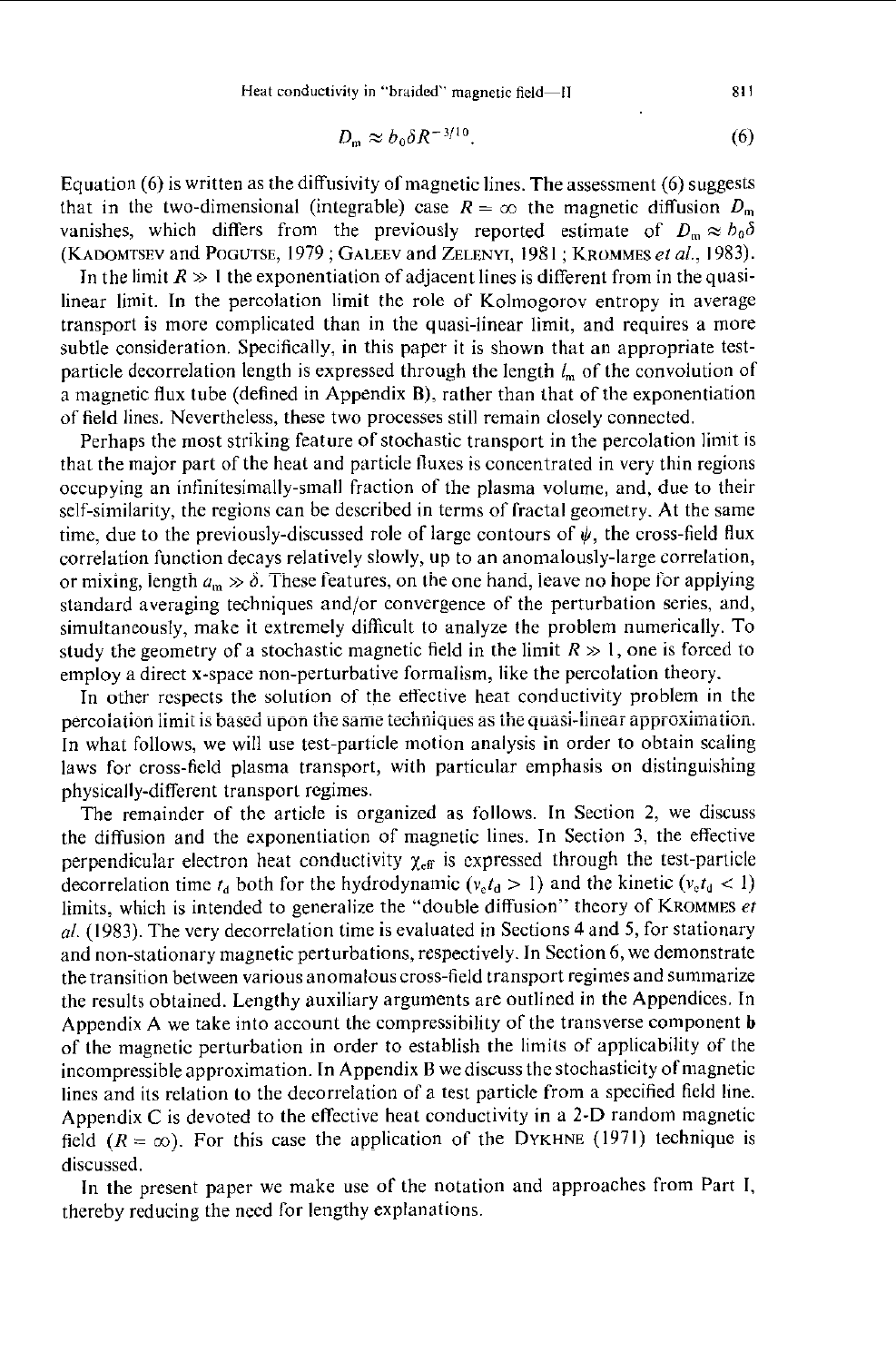# 2. **PERCOLATION GEOhlETRY** OF **STOCHASTIC MAGNETIC FIELDS**

In this section we relate stochastic magnetic field lines to contours of a random function and discuss the application of the continuum percolation problem to the study of magnetic field line geometry. The results of GRUZINOV *cr al.* (1990), which are given a short rcview, are applied.

As stated in Section 1, at  $R \gg 1$  the  $(x, y)$ -projection of a magnetic line nearly follows the contours of the vector potential  $\psi(x, y, z)$ , with *z* considered as a slowlyvarying paramcter. Bearing in mind that in the limit involved large contours are of primary importance, one must preface the magnetic ditfusion problem with the study of the statistics of random isolines.

The statistical topography of a random relief  $\psi(x, y)$  is described by the continuum percolation problem **(SHKLOVSKII** and **EFRUS,** 1984). Since this problem can be considered as a limiting case of a lattice percolation problem (see, for instance, the review by **STAUFFER,** 1979), and due to the universality of percolation-critical exponents (SYKES and Essam, 1964), the scaling of the contours' distribution function in the limit of large contour size can be determined analytically (GRUZINOV *ef al.,* 1990). Let us briefly summarize the results of the paper that are relevant for our discussion:

(a) Suppose one can ascribe to the random and statistically-isotropic function  $\psi(x, y)$ a single characteristic oscillatory amplitude  $\psi_0 = b_0 \delta$ , and a single spatial (correlation) scale  $\delta$ . Then the distribution function of the contours of  $\psi$  over their diameters  $\alpha$  has the following long-range scaling:

$$
F(a) \approx \delta/a, \quad a \gg \delta. \tag{7}
$$

Here  $F(a)$  implies the fraction of area occupied by contours with diameters (understood as maximum linear size) from *a* to 2*a*. According to (7), most of the contours have sizes  $a \approx \delta$ . The space-average of a quantity A which depends on the diameter of a contour can be calculated with the help of equation (7) as

$$
\langle A \rangle = \int_{\delta}^{\infty} F(a)A(a) \, \mathrm{d}a/a. \tag{8}
$$

(b) Any sufficiently long contour with  $a \gg \delta$ , considered on the scale  $\lambda$ ,  $\delta \ll \lambda \ll a$ , is a fractal (i.e. statistically self-similar) curve with the fractal dimension

$$
d_h = (v+1)/v = 7/4, \tag{9}
$$

where  $v = 4/3$  is the correlation exponent of the 2-D percolation problem. In particular, the length  $L$  of a contour is much greater than its diameter  $a$  and scales as

$$
L(a) \approx \delta(a/\delta)^{(v+1)/v}, \quad a \gg \delta. \tag{10}
$$

(c) From (a) and (b) it follows that the set or contours with diameters of the order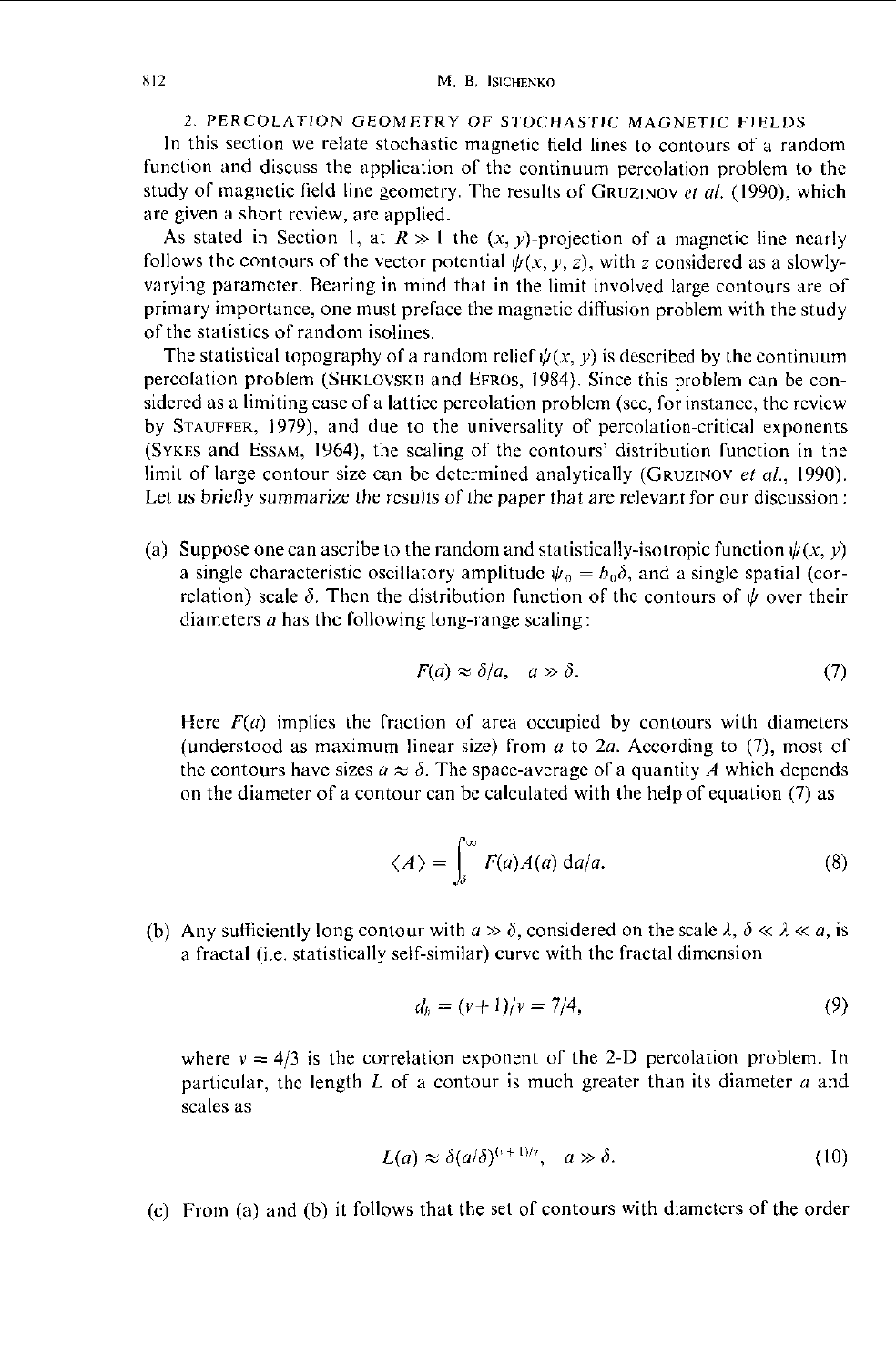of *a* (say, *a* to 2*a*) consists of densely-packed fractal cells (let us call them "*a*-type cells"-see Fig. 1), each of which looks like a web with the thread width

$$
h(a) \approx a^2 F(a)/L(a) \approx \delta(\delta/a)^{1/\nu}, \quad a \gg \delta. \tag{11}
$$

In what follows, we will call the quantity  $h(a)$  the width of the *a*-type cell. Below we will also refer to cells composed of the contours of the magnetic vector potential  $\psi$  as "the magnetic cells".

(d) Let the function  $\psi$  include a smooth dependence on a third parameter z,  $\psi(x, y, z)$ being a random function of  $(x, y)$  at every fixed z. If the characteristic inhomogeneity (correlation) scale over  $z$  is  $L_0$ , then  $a$ -type cells are unrecognizably changed upon the displacement along *z,* 

$$
\delta z(a) \approx L_0 h(a)/\delta, \quad a \gg \delta,
$$
 (12)

which implies a perturbation corresponding to the thickness of the web.

The above results relate to a "single-scale" random function. Perhaps a more interesting case would deal with multiple scales characterized by, say, the power Fourier spectrum of  $\psi(\mathbf{r})$ . The problem of multiple-scale random topography has approach. One of the peculiarities of that model is the fractal dimension *di,* of long level lines which can take any value between 1 and **7/4,** depending on the spectrum of  $\psi$ . For the sake of simplicity, the present paper is restricted to the widely-used single-scale model. recently been solved by Isichenko and KALDA (1991) using an extended percolation

The geometric properties of random contours (a)-(d) are sufficient to calculate the magnetic diffusivity  $D_m$  and the Kolmogorov entropy in the percolation limit  $R \gg 1$ . The mixing length  $a_m$ , i.e. the size of a contour performing the most effective contribution to  $D<sub>m</sub>$ , can be assessed as the maximum transverse correlated walk of a magnetic line. This corresponds to the case where the field-line projection performs a complete revolution around the contour, by the longitudinal displacement (12) result-



FIG, 1.-Percolation magnetic cell. The dashed area is occupied by contours of  $\psi$  with diameters  $[a, 2a]$ ,  $a \gg \delta$ .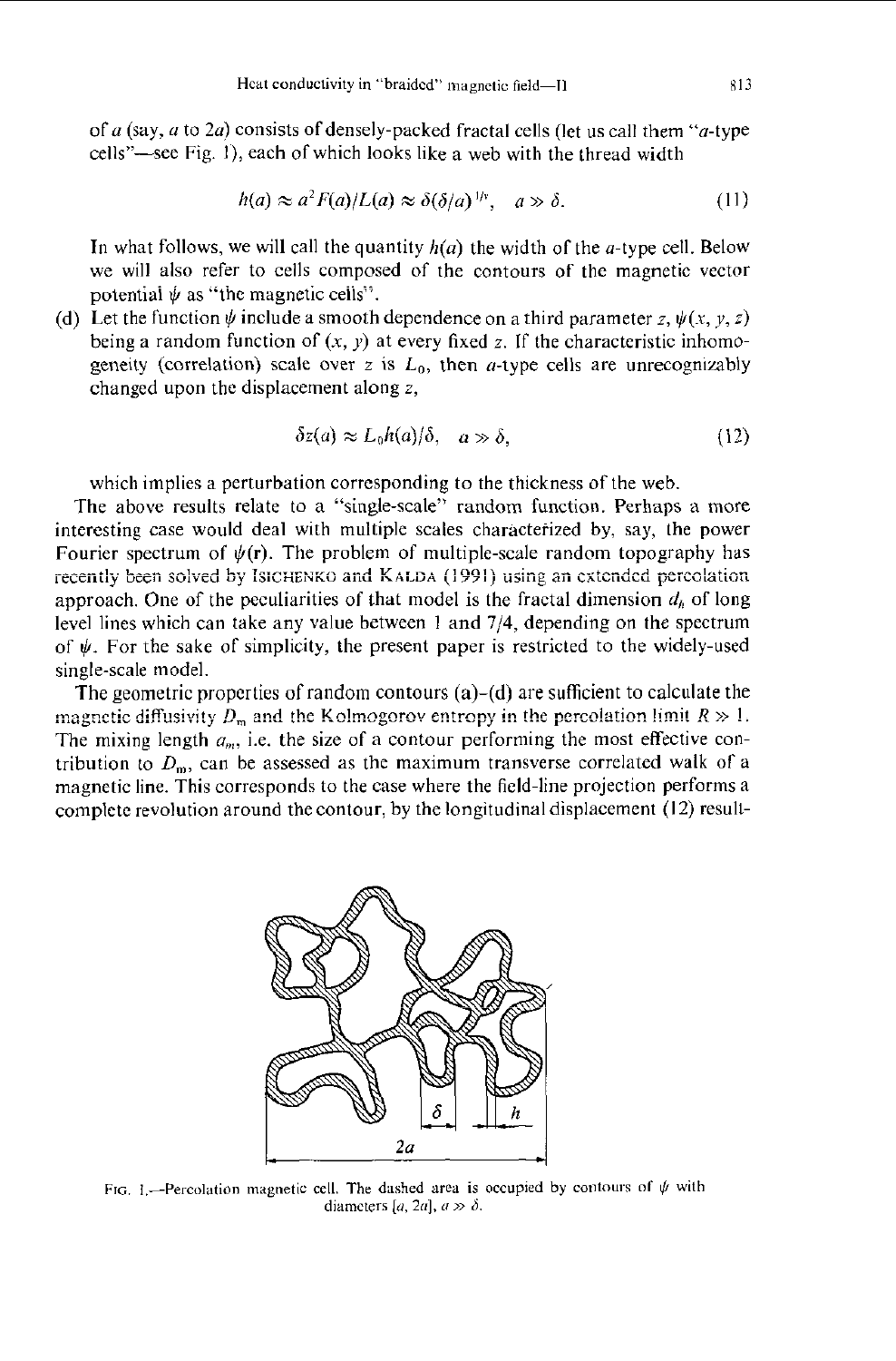ing in the dcstruction of the magnetic cell via the reconnection of contours. So, we write

$$
\delta z(a_m)b_0 = L(a_m). \tag{13}
$$

From equations  $(10)$ - $(13)$  one readily obtains

$$
a_{\mathfrak{m}} = \delta R^{\nu/(\nu+2)},\tag{14}
$$

which corresponds to the longitudinal displacement

$$
z_{\mathfrak{m}} \equiv \delta z(a_{\mathfrak{m}}) = L_0 R^{-1/(v+2)}, \qquad (15)
$$

and the magnetic cell width

$$
h_{\rm m} \equiv h(a_{\rm m}) = \delta R^{-1/(v+2)}.
$$
 (16)

Now the diffusivity of the magnetic lines can be heuristically calculated as

$$
D_{\rm m} = F(a_{\rm m}) a_m^2 / z_m = b_0 h_{\rm m} = b_0 \delta R^{-1/(v+2)}.
$$
 (17)

With the numerical value of the percolation exponent  $v = 4/3$ , equation (17) yields expression (6).

Rigorously speaking, to calculate  $D_m$ , one should average the magnetic diffusion over all possible scales with the help of (8), namely

$$
D_{\rm m} = \int_{\delta}^{\infty} D_{\rm m}(a) F(a) \, \mathrm{d}a/a, \tag{18}
$$

with the "partial" diffusivity

$$
D_{\rm m}(a) = \frac{a_{\rm L}^2(a)}{\delta z(a)}.
$$
\n(19)

Here  $a_1(a)$  denotes the transverse displacement of a magnetic line corresponding to the longitudinal walk  $\delta z(a)$ . At  $a < a_m$  a magnetic line performs many revolutions around its contour, thus giving

$$
a_{\perp}(a) = a, \quad a < a_{\mathfrak{m}}.\tag{20}
$$

In the opposite case,  $a > a_m$ , the line passes only a small part of the contour resulting in the displacement found from equation  $(10)$ :

$$
a_{\perp}(a) = \delta \left( \frac{\delta z(a) b_0}{\delta} \right)^{y/(v+1)}, \quad a > a_m. \tag{21}
$$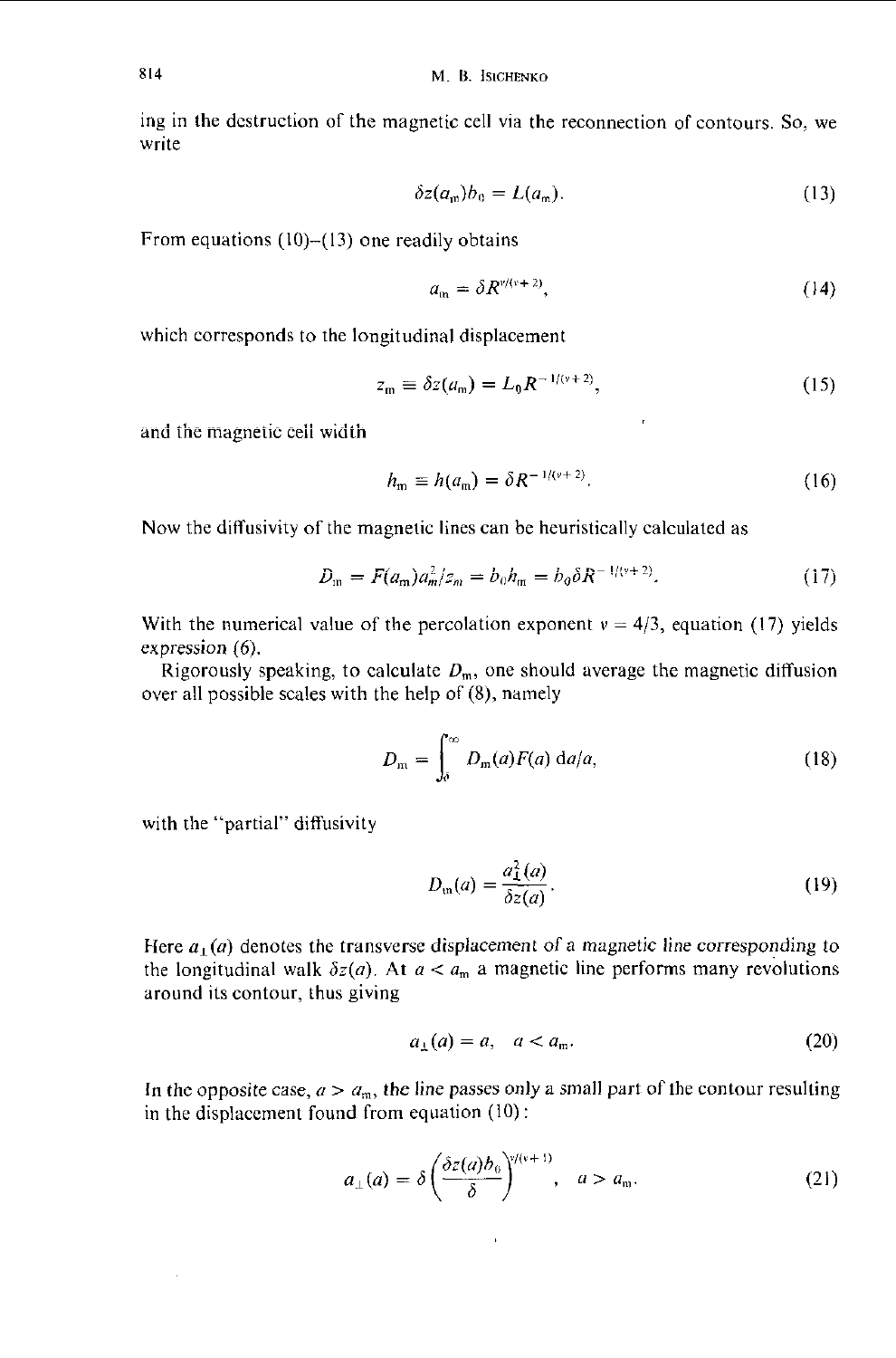Combining equations (18)–(21) we simply calculate  $D<sub>m</sub>$  to obtain the above result (17). This supports the conclusion that the major contribution to magnetic diffusion  $(i.e. of the order of 50\%)$  is made by a small share of magnetic lines occupying the volume fraction

$$
F(a_m) = R^{-\nu/(\nu+1)} \ll 1.
$$
 (22)

Another feature of magnetic transport in the percolation limit **is** its self-similar behavior in the inertial range of transverse scales  $[\delta, a_m]$ . This is connected with the fractal geometry of random contours **(MANDELBROT, 1982).** Let **us** introduce the concept of the effective transport region, denoting the region of minimum volume responsible for, say, 50% of the transport. Then in the inertial range  $[\delta, a_{\rm m}]$  of scales the effective transport region is a fractal, whose fractal dimension  $d_f$  can be calculated by adding unity to the fractal dimension of its plane cross-section **(MANDELBROT,**  1982), this being in our case the  $a<sub>m</sub>$ -type magnetic cell. Hence, in the single-scale approximation, using (9) we have

$$
d_{\rm f} = d_{\rm h} + 1 = 2.75. \tag{23}
$$

In a more general case of multiple-scale magnetic turbulence  $1 \le d_h \le 1.75$  (Isichenko and **KAI.I)A,** 1991), hence

$$
2 \leq d_{\rm f} \leq 2.75. \tag{24}
$$

Analogously to the quasi-linear limit, magnetic lines described by equation **(I)** in the percolation limit also exhibit stochastic exponentiation. However, this behavior is now strongly intermittent. **A** given couple of infinitesimally-close field lines diverge for a very long distance very slowly (namely, linearly with *z),* but then the distance between the lines increases abruptly up to a finite value of the order of  $\delta$ . This effect is governed by the distribution of saddle (elliptic) points of  $\psi(x, y, z_0)$  and it is more convenient to describe it in terms of the elongation of a curve being projected along the magnetic lines. In this representation the irregularities of the scattering of the magnetic lines are smeared out, and the curve undergoes an exponential anfractuous elongation with the growth rate estimated by GRUZINOV *et al.* (1990). For the length of the curve we have

$$
\mathcal{L}(z) \approx \mathcal{L}(0) \exp{(z/l)}, \quad l \approx \frac{L_0}{\sqrt{R} \log R}.
$$
 (25)

The inverse quantity of *I* could be regarded as the Kolmogorov, or topological entropy, of the case under consideration.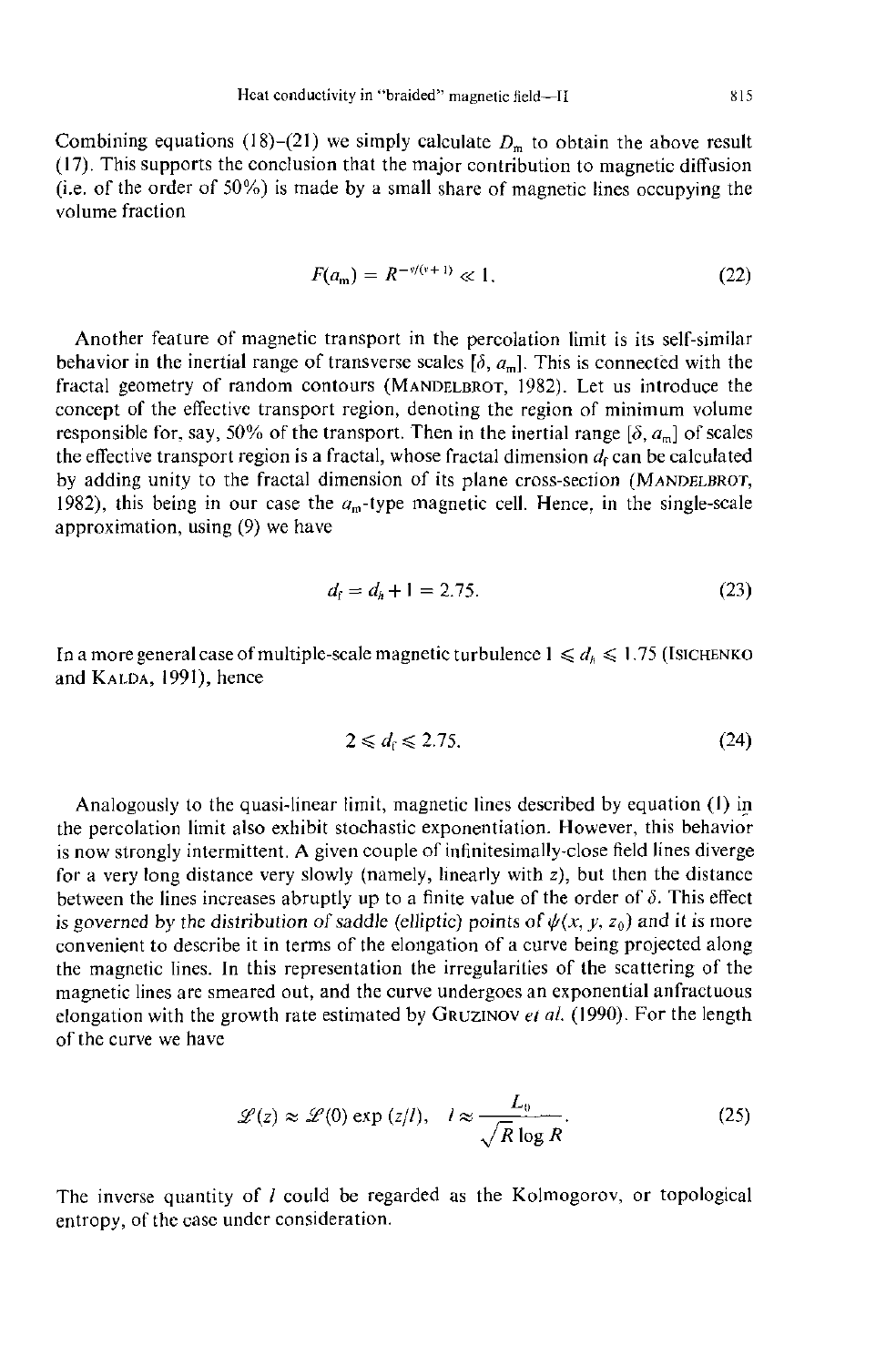# **3.** CONNECTION BETWEEN THE EFFECTIVE HEAT CONDUCTIVITY AND THE TIME OF DECORRELATION

In this section expressions for  $\chi_{\text{eff}}(t_{d})$ , both for the collisional  $(\nu_{n} t_{d} > 1)$  and collisionless  $(v_c t_d < 1)$  cases, are derived. The evaluation of the decorrelation time  $t_d$  is addressed in the next sections.

Thc effectivc diffusivity of a test particle, being the same to an order of magnitude as the effective heat conduction  $\chi_{\text{eff}}$ , is defined through the square-average transverse displacement  $\mathbf{r}_\perp$  of an electron at the decorrelation time:

$$
\chi_{\rm eff} \approx \langle \mathbf{r}_\perp^2(t_\mathrm{d}) \rangle / t_\mathrm{d},\tag{26}
$$

where the averaging is taken over the space of the initial conditions or, similarly, over the magnetic lines.<br>While may include:

While moving along a magnetic line, which nearly traces out a spiral, the  $(x, y)$ projection of the point passes the distance

$$
L(z) \approx b_0 z. \tag{27}
$$

If this path does not exceed the transverse correlation length  $\delta$ , the transverse displacement is equal to  $L(z)$ , regardless of the magnetic line. For the percolating magnetic lines, and  $L(z) \gg \delta$ , the displacement  $r_{\perp}(z)$  is defined by equation (10), but cannot exceed the diameter of the given magnetic line spiral *a:* 

$$
r_{\perp}(z) \approx \min \left\{ \delta(L(z)/\delta)^{\nu/(v+1)}, a \right\}.
$$
 (28)

If we use equations  $(7)$  and  $(8)$ , then for this case we obtain

$$
\langle r_{\perp}^2(z)\rangle \approx \delta^2 (L(z)/\delta)^{v/(v+1)}.
$$
 (29)

Expression (29) is valid until  $r_{\perp}$  exceeds the mixing length (14), i.e. while  $L(z) < L_m = \delta \cdot R^{(r+1)/(r+2)}$ , and after that the transverse walk of the magnetic line is a diffusion-like one with diffusivity  $(6)$ :  $\langle \mathbf{r}_1^2(z) \rangle \approx D_m|z|$ .

Summarizing what has been said above we derive the following expression for the effective transvcrse heat conduction :

$$
\int b_0^2 z_d^2 / t_d, \qquad z_d < \delta / b_0, \qquad \text{(QD)} \tag{30a}
$$

$$
\chi_{\text{eff}} \approx \begin{cases} \frac{\partial_{\mu} a_{\ell}(3)}{\partial \phi} & \text{if } \lambda \neq 0, \\ \frac{\partial_{\mu} a_{\ell}(3)}{\partial \phi} & \text{if } \lambda \neq 0, \\ 0 & \text{if } \lambda \neq 0. \end{cases} \quad (J(R) \tag{30b}
$$

$$
L_{m}z_{d}/t_{d}, \qquad z_{m} < z_{d}. \qquad (MD) \qquad (30c)
$$

Here  $z_d$  denotes the path the test particle takes along the magnetic field in the decorrelation time  $t_d$ . Depending on the collision frequency  $v_c$ , it is expressed as follows:

$$
z_a(t_a) = \begin{cases} (\chi_{\parallel} t_a)^{1/2}, & \nu_{\rm e} t_a > 1, \\ 0 & \text{if } \lambda \end{cases}
$$
 (31a)

$$
v_{\rm d}(t_{\rm d}) = \begin{cases} v_{\rm e}t_{\rm d}, & v_{\rm e}t_{\rm d} < 1, \end{cases} \tag{31b}
$$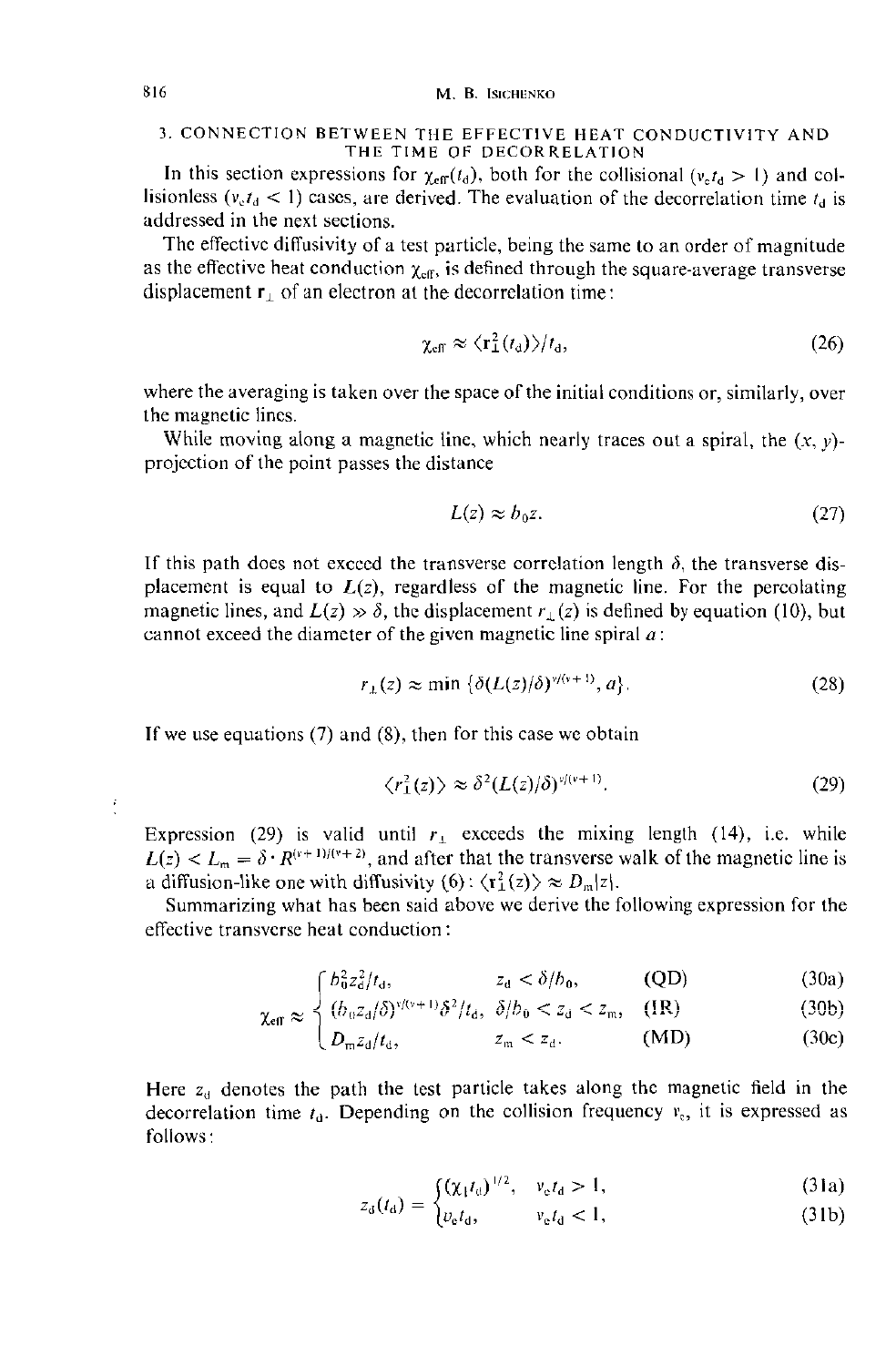which means hydrodynamic (collisional) and kinetic (collisionless) limits, respectively. The abbreviations used in (30) distinguish the quick decorrelation regime (QD), intermediate regime (IR), and the regime of magnetic line diffusion (MD). Equation (30) is similar to equation (18) of Part I derived for the quasi-linear limit, except for the appearance of a new intermediate regime lying between the QD and MD regimes.

When (31a) is substituted into equations (30a) and (30c), two expressions for  $\chi_{\text{eff}}$ are obtained corresponding to the "fluid"  $(\chi_{\text{eff}} = \chi_{\parallel} b_0^2)$  and the "double diffusion"  $[\chi_{\text{eff}} = D_{\text{m}}(\chi_1/t_a)^{1/2}]$  regimes. In the kinetic limit (31b), equations (30a) and (30c) yield the "double-streaming"  $(\chi_{\text{eff}} = h_0^2 v_s^2 t_d)$  and "collisionless"  $(\chi_{\text{eff}} = D_m v_s)$  regimes, respectively. These four regimes also exist in the quasi-linear limit  $R \ll 1$  (KROMMES *et al.,* 1983; Isichenko, 1991). Thus, we infer that in the percolation limit  $R \gg 1$ , in addition to all the regimes pertinent to the quasi-linear limit, there exists a new intermediate regime (IR) given by expression (30h), both in the hydrodynamic and kinetic approximations.

# **4.** DECORRELATION IN **A** STATIONARY STOCHASTIC MAGNETIC FIELD

In this section we assess the time of test-particle decorrelation  $t<sub>d</sub>$  in a stationary "braided" magnetic field. Among the causes of the decorrelation are either a finite transverse diffusivity  $\chi_1$  (in the collisional case) or a finite gyroradius  $r_e$  (in the collisionless limit).

While in the quasi-linear limit the decorrelation time has been defincd as the time it would take the test particle to leave a magnetic flux tube with initial diameter  $\delta$ , in the percolation limit the decorrelation occurs when the particle leaves the effective transport region responsible for the anomalous transport. Let us now evaluate the width  $h$  of the magnetic cell in various regimes.

In the regime of quick decorrelation,  $z_d < \delta/b_0$ , where the transport loses its longcorrelated features, one concludes that  $h \approx \delta$ . Otherwise, *h* is defined by equation  $(11)$ , where one must substitute for the diameter  $a$  either the transverse displacement  $\delta(L(z_d)/\delta)^{v/(v+1)}$  in the decorrelation time (in the intermediate regime) or the mixing



FIG. 2.-Two types of stretching maps: the quasi-linear limit (a) and the percolation limit **(b),** whcre the fractality and **Ihc** multi-connectedness oi the cell are ignored for **the sake** of simplicity.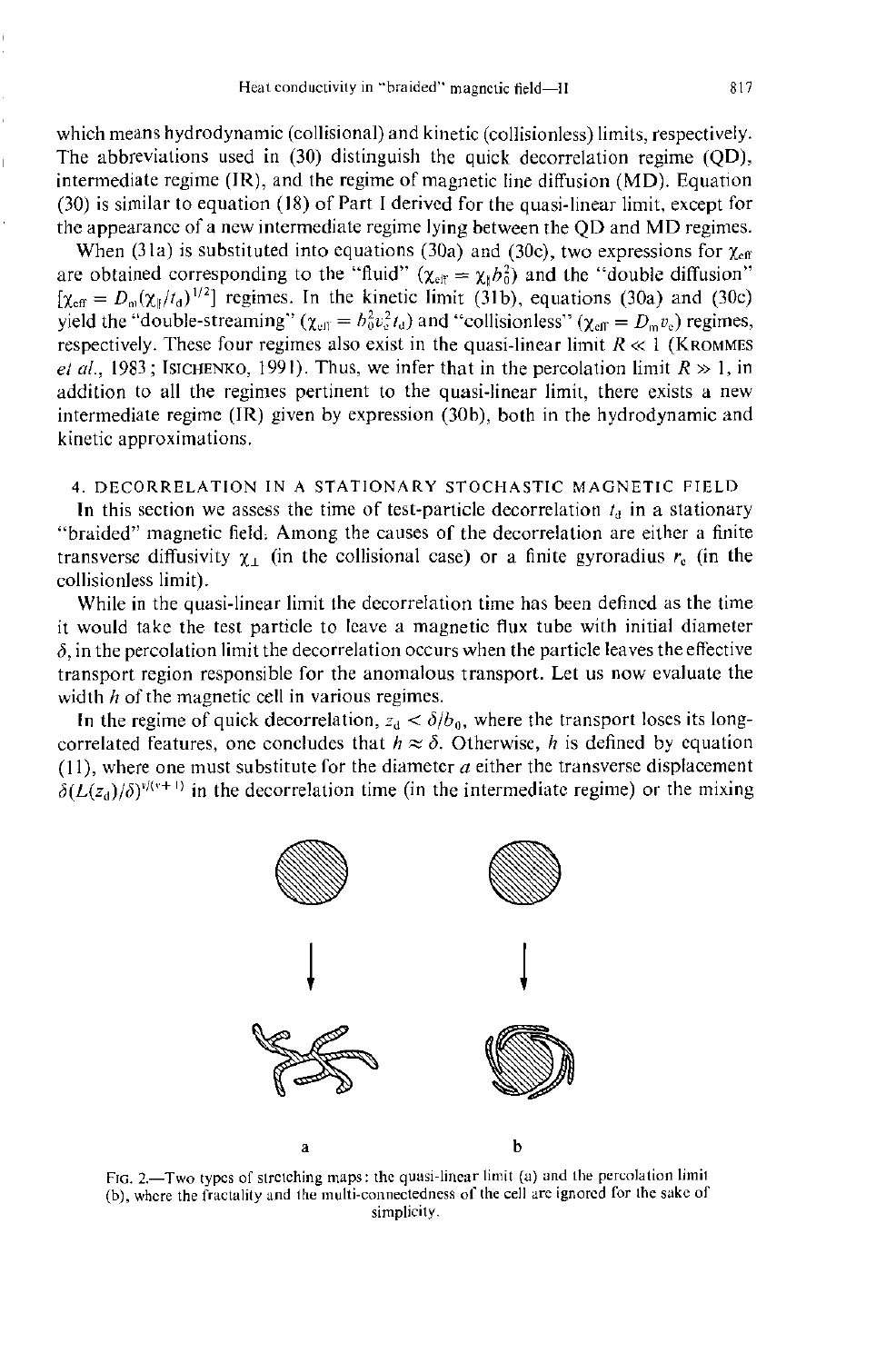scale (14) (in the regime of magnetic diffusion). This results in the following width of the magnetic cell, which depends on the decorrelation time  $t_a$ :

$$
\begin{cases}\n\delta, & \text{(QD)}\n\end{cases}
$$
\n(32a)

$$
h(t_d) \approx \begin{cases} \delta, & \text{(QD)}\\ \delta(\delta/b_0 z_d)^{1/(v+1)}, & \text{(IR)}\\ \delta \cdot R^{-1/(v+2)}, & \text{(MD)} \end{cases}
$$
(32a)  
(32b)

$$
\left(\delta \cdot R^{-1/(v+2)},\right) \qquad \text{(MD)}\tag{32c}
$$

where the inequalities are corresponding identical to those of equation (30).

One must now define the quantity  $t_d$  as the time it takes the particle to leave a magnetic flux tube whose cross-section  $z = 0$  is a magnetic cell whose width given by equation (32). (Imagine Fig. 1 of Part I when in the cross-section  $z = 0$  lies not a circle, but the fractal shown in Fig. I of this paper.) In a stationary magnetic field and in the collisional case the decorrelation might occur due to the direct cross-field background diffusion with the characteristic time  $h^2(t_d)/\chi_1$ . However, at very small  $\chi_1$  the electron can decorrelate faster, by first going some distance along the magnetic line, and then diffusing across the smaller width of the magnetic tube  $\tilde{h}(z)$  due to the convolution of the magnetic flux tube constructed from the magnetic cell (see Fig. *2).*  [This effect of stochasticity-driven decorrelation has been pointed out by RECHESTER and **ROSENRLUTH** (1978) for the quasi-linear limit.] The convolution means the thinning of the tube walls due to the area-preserving stochastic stretching of the fieldlines-projected magnetic cell. This effect causes a decrease of the flux-tube thickness  $\tilde{h}(z)$ , which can be described by the model equation

$$
\tilde{h}(z) \approx h \exp\left(-|z|/l_m\right), \quad l_m \approx h L_0/\delta. \tag{33}
$$

The interconnection of this effect with the stochastic instability, as well as the evaluation of the convolution length  $l_m$  for the percolation limit, are discussed in more detail in Appendix **B.** 

Now one can propose an equation for  $t<sub>d</sub>$ , accounting for both the direct transverse decorrelation and the stochasticity of the magnetic lines:

$$
h(t_a) \exp \left[ -z_a(t_a) \delta / (h(t_a) L_0) \right] = (\chi_{\perp} t_a)^{1/2}.
$$
 (34)

Together with (31a) this may he readily solved to obtain

$$
\int \delta^2/\chi_1,\qquad \qquad \chi_1/D_{\parallel} > 1\qquad \qquad \text{(QD)}\tag{35a}
$$

$$
\approx \frac{1}{2} (\delta^2 / \chi_{\perp}) (\chi_{\perp}/D_{\parallel})^{1/(v+2)}, \quad 1 > \chi_{\perp}/D_{\parallel} > R^{-2} \quad (\text{IR}) \tag{35b}
$$

$$
t_{\rm d} \approx \begin{cases} (\delta^2/\chi_{\rm L}) (\chi_{\rm L}/D_{\rm j})^{1/(v+2)}, & 1 > \chi_{\rm L}/D_{\rm j} > R^{-2} & (\rm IR) \\ (z_{\rm m}^2/\chi_{\rm j}) \ln^2 (D_{\rm j}/\chi_{\rm L} R^2), & R^{-2} > \chi_{\rm L}/D_{\rm j}. \end{cases} \tag{35b}
$$

Here for brevity we have introduced the notation  $D_{\parallel} = \chi_{\parallel} b_0^2$ , which means the longitudinal test-particle diffusivity projected on the  $(x, y)$  plane.

Let us now turn to the kinetic limit  $v<sub>e</sub>t<sub>d</sub> < 1$ . If, for simplicity, we take the uncertainty in the transverse electron position to be of the order of its gyroradius  $r<sub>e</sub>$ , as in Part I, then the collisionless decorrelation time  $t_d$  should be given by

$$
h(t_{\rm d}) \exp(-z_{\rm d}(t_{\rm d})/l_{\rm m}) = r_{\rm e},\tag{36}
$$

 $\overline{1}$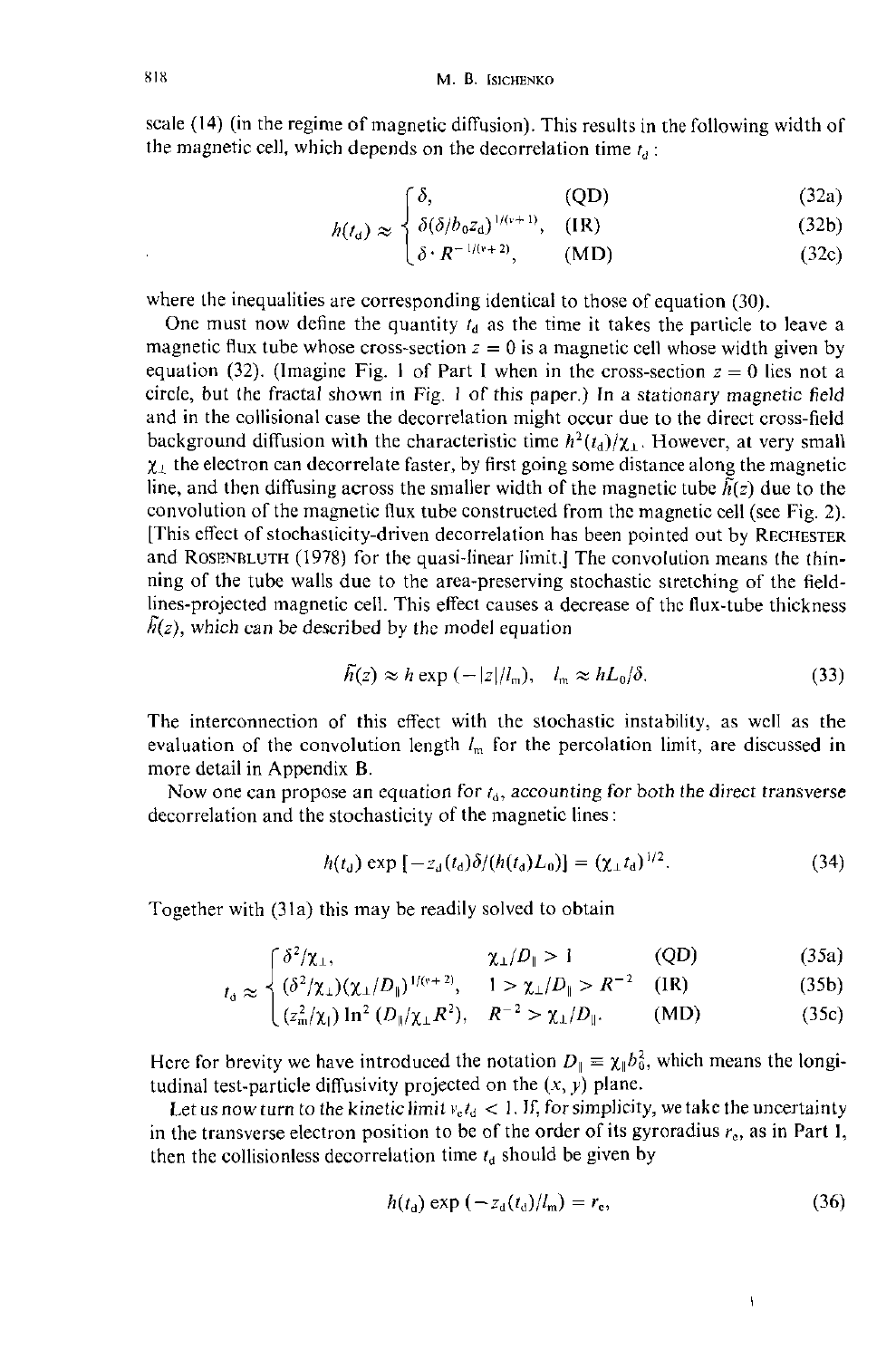together with equations (31h) and (32). At sufficiently small gyroradius,  $r_c < h_m \equiv \delta R^{-1/(v+2)}$ , this yields

$$
t_{\rm d} = (z_{\rm m}/v_{\rm c}) \ln \left( h_{\rm m}/r_{\rm c} \right). \tag{37}
$$

The kinetic evaluation (37) smoothly matches the hydrodynamic one in (35c) at  $\omega_{B_c} \tau_c = z_m/r_e.$ 

# *5.* **NON-STATIONARY DECORRELATION**

Now, let us take  $\chi_{\perp} = 0$ ,  $r_c = 0$  and consider the decorrelation to be the result of only the non-stationarity of the magnetic perturbations  $\delta \mathbf{B}(x, y, z, t)$  varying with characteristic frequency  $\omega$ .

First of all, one can see that the dependence of the perturbations on time simultaneously results in two distinct kinds of decorrelation, which can be referred to as kinematic and dynamic.

On the one hand, percolating magnetic lines evolve in such a way that they reconnect with a preferred shortening of their transverse spread, since smaller contours are more probable. The problem is similar to the one discussed above, concerning the reconnection of contours of  $\psi(x, y, z)$  as *z* is changed. The only difference is that now  $\psi$  also depends on time, and the magnetic cells composed of contours of  $\psi(x, y, z, t)$ are destroyed (through reconnection) at a fixed z upon the passing of time:

$$
t_h = h(t_h)/(\omega \delta). \tag{38}
$$

Equation  $(36)$  is quite analogous to equation  $(12)$  when one makes the substitutions  $\delta z \rightarrow t_h$ ,  $L_0 \rightarrow \omega^{-1}$ . The only difference is that now the magnetic cell width *h* itself depends on the decorrelation time  $t<sub>h</sub>$ . Thus equation (38) should be solved for the kinematic decorrelation time  $t<sub>k</sub>$ .

On the other hand, non-stationarity leads to a test particle moving not exactly along the magnetic line, even if the latter does not reconnect. This dynamic decorrelation can be described by equation (3), while accounting for the dependence of **b** on time:

$$
dr_{\perp}/dz = b(r_{\perp}, z, t),
$$
 (39)

together with closure condition (3la) or (31b). Let us consider the time-dependence in equation (39) as a small perturbation. Similar to the calculation of Part I, we have:

$$
dr_{\perp}/dz = \mathbf{b}(\mathbf{r}_{\perp}, z, 0) + t(z)\mathbf{b}_{1}(\mathbf{r}_{\perp}, z),
$$
  
\n
$$
\mathbf{b}_{1}(\mathbf{r}_{\perp}, z) \equiv \partial \mathbf{b}(\mathbf{r}_{\perp}, z, t) / \partial t |_{t=0} \approx \omega b_{0},
$$
  
\n
$$
t(z) = \begin{cases} z^{2} / \chi_{\parallel}, & v_{e} t_{\parallel} > 1 \\ z / v_{e}, & v_{e} t_{\parallel} < 1. \end{cases}
$$
 (40)

The second term on the right-hand side of equation (40) represents a non-correlated (with respect to the first term) slow drift with correlation length  $z = \delta/b_0$ , which is also the fall-out length of the b, correlation function. **So** the perturbation theory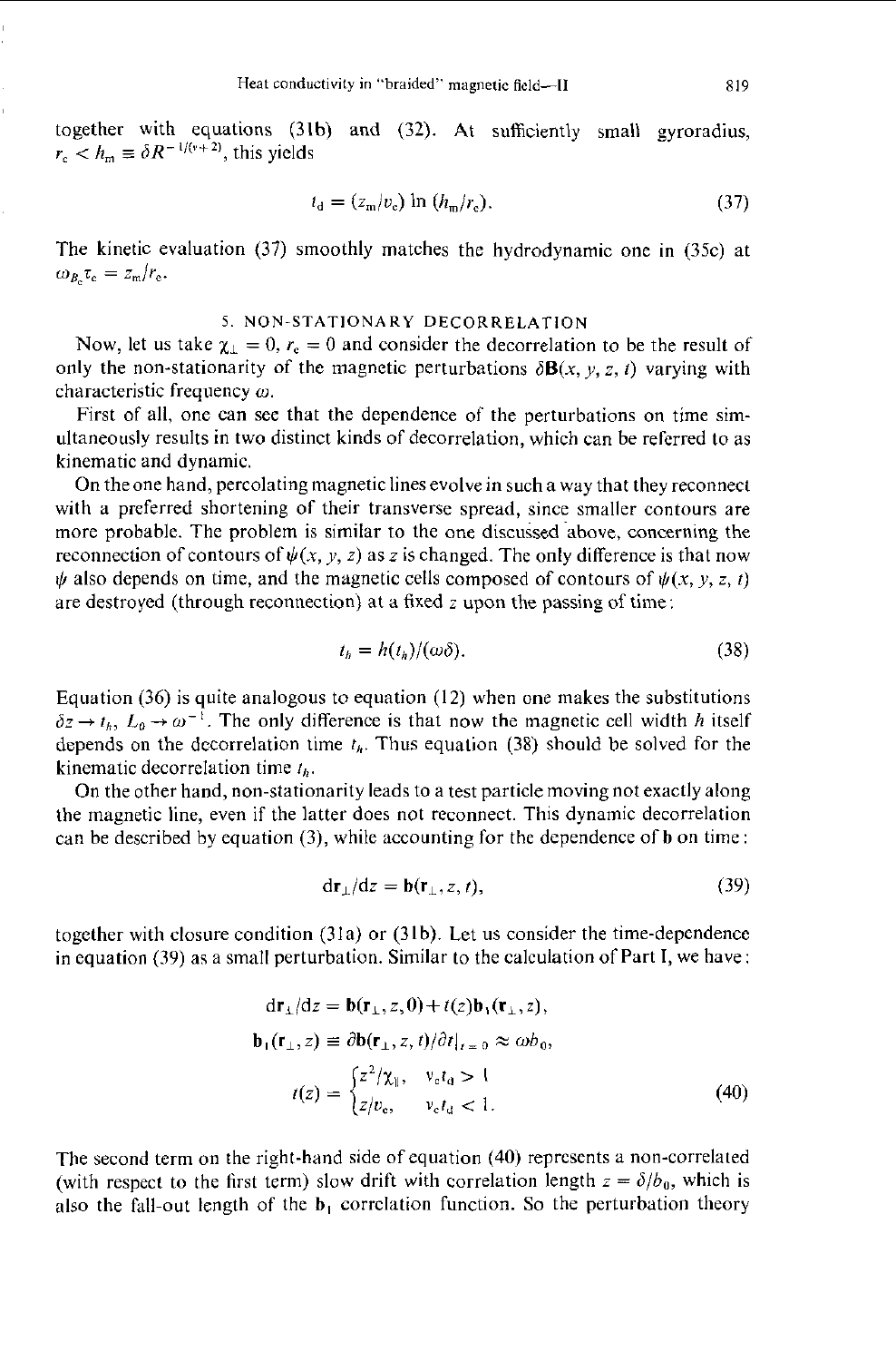yields the following estimate for the square-average additional displacement  $\mathbf{r}_{1,\omega}$  due to the non-stationarity :

$$
\langle \mathbf{r}_{\perp \omega}^2(z) \rangle = \int_0^z \int_0^z dz' dz'' \ t(z') t(z'') \langle \mathbf{b}_1(z') \mathbf{b}_1(z'') \rangle
$$
  

$$
\approx \omega^2 b_0^2 \begin{cases} z^2 t^2(z), & z < \delta/b_0 \\ (\delta/b_0) \int_0^z t^2(z') dz', & z > \delta/b_0. \end{cases}
$$
(41)

The dynamic decorrelation time  $t_p$  may now be estimated from an equation similar to (34) :

$$
h(t_p) \exp\left[-z(t_p)\delta/(h(t_p)L_0)\right] = \langle \mathbf{r}_{\perp \omega}^2(z(t_p))\rangle^{1/2}.
$$
 (42)

Resolving equations (38) and (42) in each limit [collisional (31a) and collisionless (31b)], we find expressions for  $t<sub>h</sub>$  and  $t<sub>p</sub>$ , which are not given here. The true decorrelation time is their minimum:  $t_d = \min (t_h, t_p)$ .

Comparing the two times  $t<sub>h</sub>$  and  $t<sub>p</sub>$  in every interval of parameters, we finally derive the non-stationary decorrelation time. In the hydrodynamic limit  $v_{\rm e}t_{\rm d} > 1$  the result is

$$
\left\lceil \omega^{-1},\right\rceil \tag{43a}
$$

$$
t_{\rm d} \approx \left\{ \left( \delta^2 / D_{\parallel} \right) \Omega_{h}^{-4(\nu+1)/(5\nu+7)}, \right. \tag{1R}
$$

$$
t_{\rm d} \approx \begin{cases} \omega^{-1}, & \text{(QD)}\\ (\delta^2/D_{\parallel})\Omega_{h\upsilon}^{-(4(\nu+1)/(5\nu+7)}, & \text{(IR)}\\ (z_m^2/\chi_{\parallel})\ln^2\left[\Omega_{h\upsilon}^{-1}R^{-(5\nu+7)/(2\nu+4)}\right]. & \text{(MD)} \end{cases} \tag{43c}
$$

The corresponding inequalities are:

$$
\left\{\Omega_{hy} > 1,\right.\tag{43a}
$$
\n
$$
\left\{\Omega_{\text{Lip}} > 0,\right.\left\{\Omega_{\text{Lip}}\right\} \left(\Omega_{\text{Lip}}\right)\right\} \tag{43b}
$$

$$
\left\{ 1 > \Omega_{h} > R^{-(5v+7)/(2v+4)}, (1R) \right\} \tag{43b}
$$

$$
\left(R^{-(5\nu+7)/(2\nu+4)} > \Omega_{h\mathcal{Y}}.\right) \qquad \text{(MD)}\tag{43c}
$$

In the kinetic limit  $v_c t_d < 1$  we obtain, in a similar way:

$$
\lceil \omega^{-1}, \qquad \qquad \text{(QD)} \tag{44a}
$$

$$
t_d \approx \sqrt{\left(\delta/v_{\parallel}\right) \Omega_{ki}^{-2(v+1)/(3v+5)}},\tag{IR}
$$

$$
\left( (z_m/v_{\parallel}) \ln \left[ \Omega_n^{-1} R^{-(3v+5)/(2v+4)} \right], \quad (\text{MD}) \right) \tag{44c}
$$

$$
\begin{cases} \Omega_{ki} > 1, & \text{(QD)}\\ 1 > \Omega_{ki} > R^{-(3v+5)/(2v+4)}, & \text{(IR)} \end{cases}
$$
(44a)

$$
\left\{ 1 > \Omega_{ki} > R^{-(3v+3)/(2v+4)}, \quad (\text{IR}) \right\} \tag{44b}
$$

$$
\left(R^{-(3\nu+5)/(2\nu+4)} > \Omega_{ki}.\right) \qquad (MD) \tag{44c}
$$

In equations  $(43)$ – $(44)$ , the dimensionless frequencies

$$
\Omega_{h_y} \equiv \omega \delta^2 / D_{\xi}, \quad \Omega_{ki} \equiv \omega \delta / v_{\parallel}, \tag{45}
$$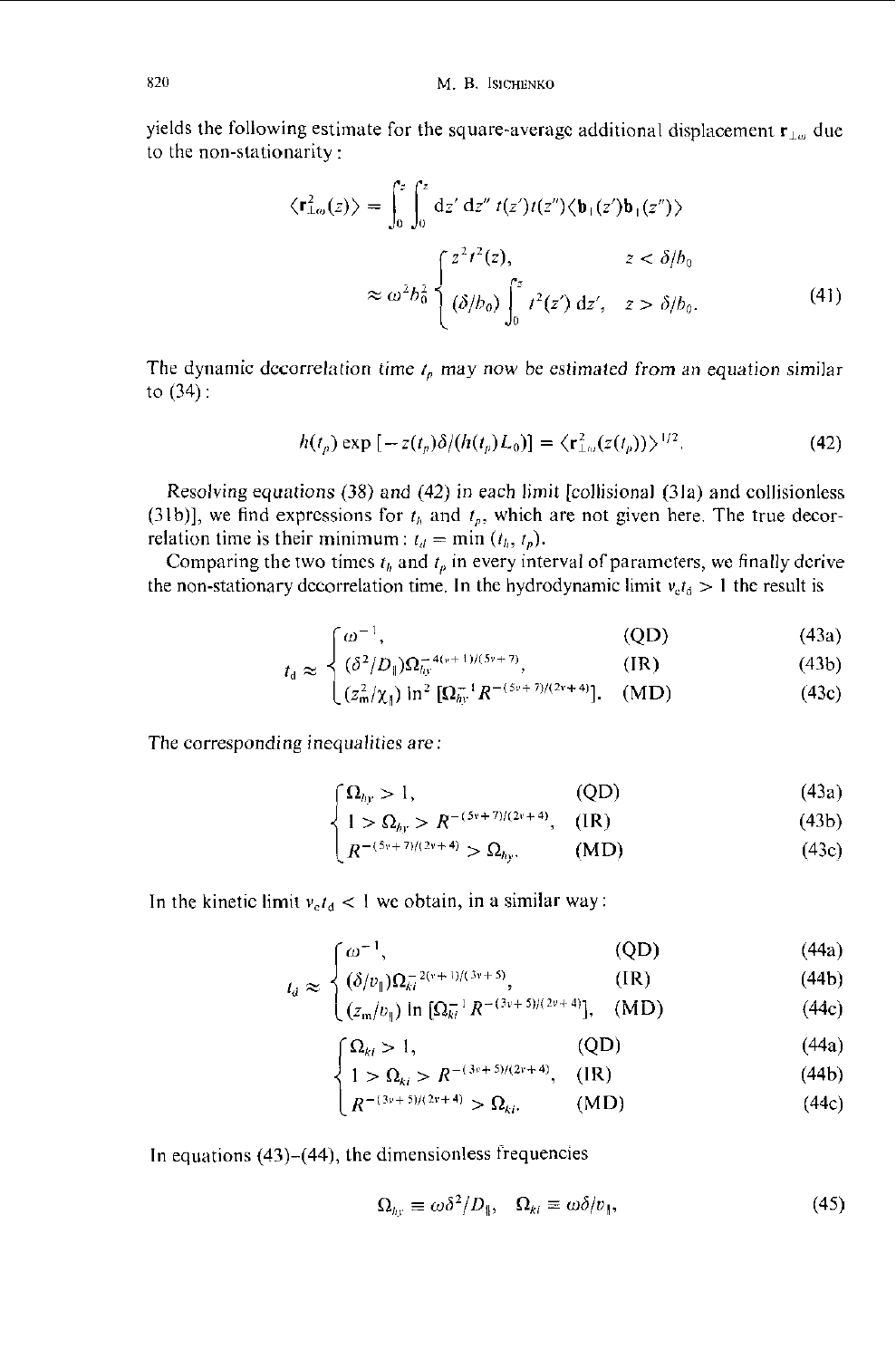have been introduced for the collisional and collisionless cases, respectively. In addition,  $v_{\parallel} \equiv v_{\rm e}b_0$  denotes the projection of the longitudinal electron velocity to the  $(x, y)$ -plane.

Note that regardless of the collisionality, in the QD regimes the kinematic decorrelation *fh* dominates, while in the other regimes **(IR** and MD), the dynamic decorrelation time  $t<sub>p</sub>$  is shorter.

# *6.* EFFECTIVE HEAT CONDUCTIVITY-DISCUSSION OF **RESULTS**

Formulae (30) and one of the expressions (31a), **(39,** (43) (in the hydrodynamic limit) or (31b), (37), (44) (in the kinetic limit) solve the problem stated. Among the times of stationary [(35), **(37)]** and non-stationary [(43), (44)] decorrelation, one should choose the shorter one.

If one knows the main magnetic perturbation parameters  $b_0$ ,  $L_0$   $\delta$ ,  $\omega$ , and the plasma parameters  $\chi_{\parallel}$ ,  $\chi_{\perp}$ ,  $v_{e}$ ,  $r_{e}$ , the effective cross-field heat conductivity can be evaluated with the help of the algorithm shown in Fig. *3.* 

Let us write down here the expressions for the effective heat conduction in the most obvious limits. Firstly, consider the stationary limit ( $\omega = 0$ ) at  $r_c < h_m$ . Under such conditions we have

$$
\begin{cases} \chi_{\perp}, & \chi_{\perp}/D_{\parallel}, \end{cases} \tag{46a}
$$

$$
\int (D_{\parallel} \chi_1)^{1/2}, \qquad \qquad 1 > \chi_{\perp}/D_{\parallel} > R^{-2} \qquad \qquad (\text{IR}) \qquad (46b)
$$

$$
\chi_{\text{eff}} \approx \begin{cases}\n\chi_{\perp}, & \chi_{\perp}/D_{\parallel}, & \text{(QD)} \\
(D_{\parallel}\chi_{\perp})^{1/2}, & 1 > \chi_{\perp}/D_{\parallel} > R^{-2} & \text{(IR)} \\
(D_{\parallel}/R)\ln^{-1}[D_{\parallel}/\chi_{\perp}R^{2}], & R^{-2} > \chi_{\perp}/D_{\parallel} > (r_{\text{e}}/b_{0}z_{\text{m}})^{2} & \text{(MD)} \\
D_{\text{m}}v_{\text{e}}, & (r_{\text{e}}/b_{0}z_{\text{m}})^{2} > \chi_{\perp}/D_{\parallel}. & \text{(MD)}\n\end{cases}
$$
\n(46a)

$$
\left(D_{\mathfrak{m}}v_{\mathfrak{e}},\right.\t\t\t (r_{\mathfrak{e}}/b_0z_{\mathfrak{m}})^2 > \chi_{\perp}/D_{\parallel}.\t\t\t\t\t (MD)\t\t(46d)
$$

The first three regimes  $(46a-c)$  are hydrodynamic while the last one  $(46d)$  is kinetic.



FIG. 3.-Flow chart of effective **heat** conductimcc evaluation. The formula **numhers** lo be used **are givcn** in **parenthcscs.**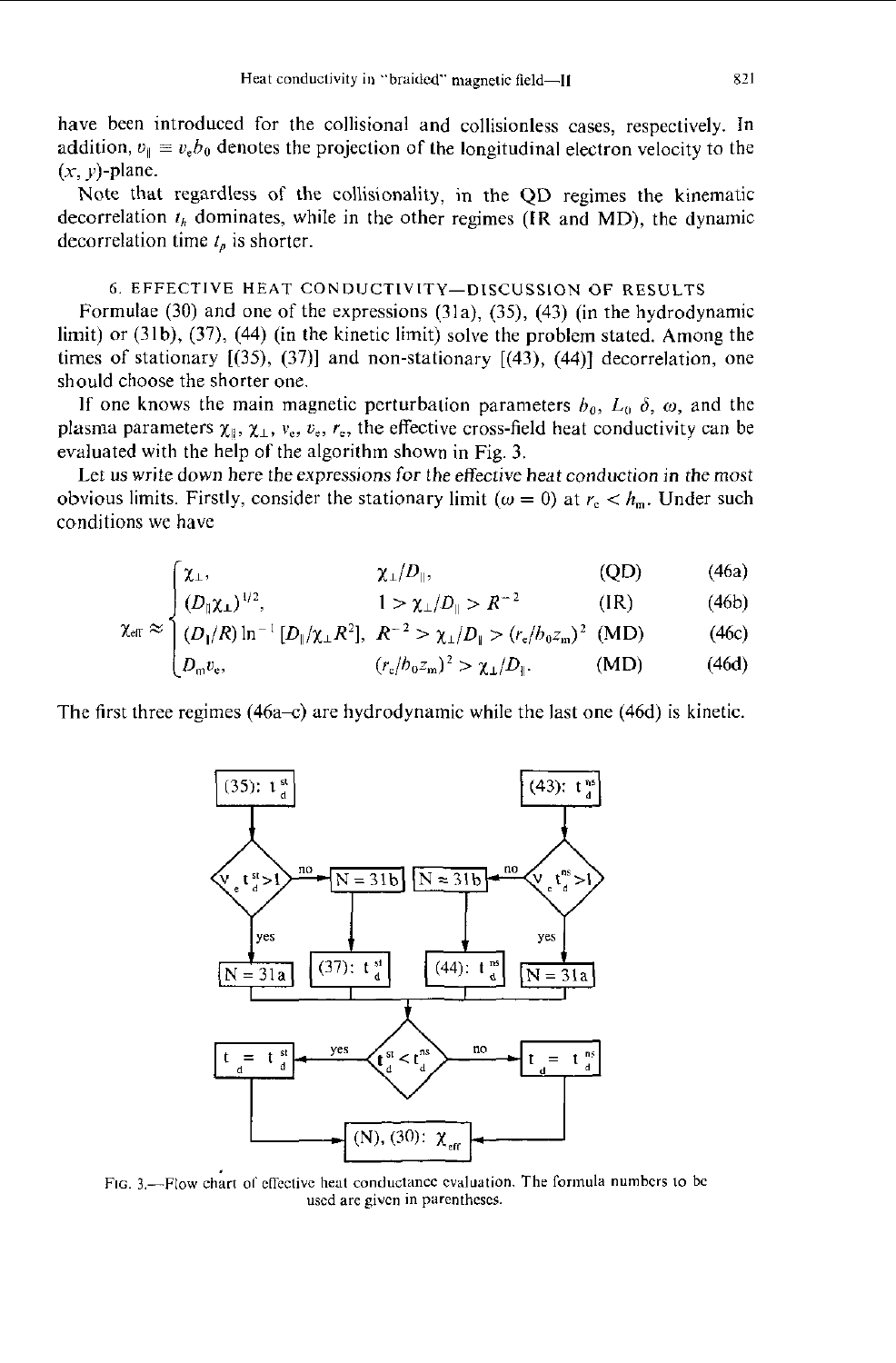In the case of strictly two-dimensional magnetic perturbations  $(R = \infty)$ , the result is given by expression (46b). The same estimate has been obtained by KADOMTSEV and PoGUTSE (1979) in two ditferent ways-one of them by using the DYKHNE (1971) method incorrectly. The essence of this misunderstanding and the application of the Dykhne technique are discussed in Appendix *C.* 

It is interesting that expressions (46b) and (46c), related to the percolation limit, do not includc thc pcrcolation exponent *v,* and hence could be obtained using a do not include the percolation exponent v, and hence could be obtained using a<br>simplified independent approach, as demonstrated KADOMTSEV and POGUTSE (1979). [The only difference between (46c) and their result lies in the logarithmic denominator.] However, the mixing length  $u_m$  does include v (see Appendix C).

Similar *to* the quasi-linear limit, non-trivial quick decorrelation regimes, i.e. QD regimes with  $\chi_{\text{eff}} \gg \chi_1$ , such as "fluid"  $(\chi_{\text{eff}} = D_{\parallel})$  and "double-streaming" regimes, become possible only in a non-stationary stochastic magnetic field. Taking  $\chi_{\perp} = 0$ ,  $r_e = 0$ , and accounting only for the finite frequency  $\omega$  of the perturbations, one obtains from equations  $(30)$ ,  $(43)$  and  $(44)$ :

$$
\int D_{\parallel},\tag{47a}
$$

$$
C_{\rm eff} \approx \left\{ D_{\parallel} \Omega_{hy}^{2(\nu+2)/(5\nu+7)}, \right. \tag{1R}
$$

$$
\chi_{\text{eff}} \approx \begin{cases} D_{\parallel}, & \text{(QD)}\\ D_{\parallel} \Omega_{hy}^{2(\nu+2)/(5\nu+7)}, & \text{(IR)}\\ (D_{\parallel}/R) \ln^{-1} [\Omega_{hy}^{-1} R^{-(5\nu+7)/(2\nu+4)}], & \text{(MD)} \end{cases} \tag{47c}
$$

for the collisional limit  $v_e t_d > 1$ ; and

$$
\begin{bmatrix} v_{\parallel}^2/\omega, & \text{(QD)} \\ v_{\perp}^2 & 2^{2/3}v^{1.5} & \text{(3D)} \end{bmatrix} \tag{48a}
$$

$$
\chi_{\rm eff} \approx \begin{cases} \frac{\partial v_{\parallel} \Omega_{ki}^{2(N+2)}}{\partial w_{\rm e}}, & \text{(IR)} \\ D_{\rm m} v_{\rm e}, & \text{(MD)} \end{cases} \tag{48b}
$$

in the collisionless case  $v<sub>e</sub>t<sub>d</sub> < 1$ , where the inequalities for (47) and (48) are the same as those in expressions (43) and (44), respectively.

One can follow the transition hetwecn different regimes when the characteristic frequency  $\omega$  varies. Figure 4 demonstrates this transition for the case  $\delta/b_0 < \lambda_e < z_m$ , where  $\lambda_c = v_c/v_c$  is the mean-free-path of electrons.

In conclusion, we restate the key points of the analysis:



FIG. 4.—The dependence of  $\chi_{\rm eff}$  on  $\omega$  at  $R \gg 1$ ,  $\delta/b_0 \ll \lambda_c \ll z_m$ .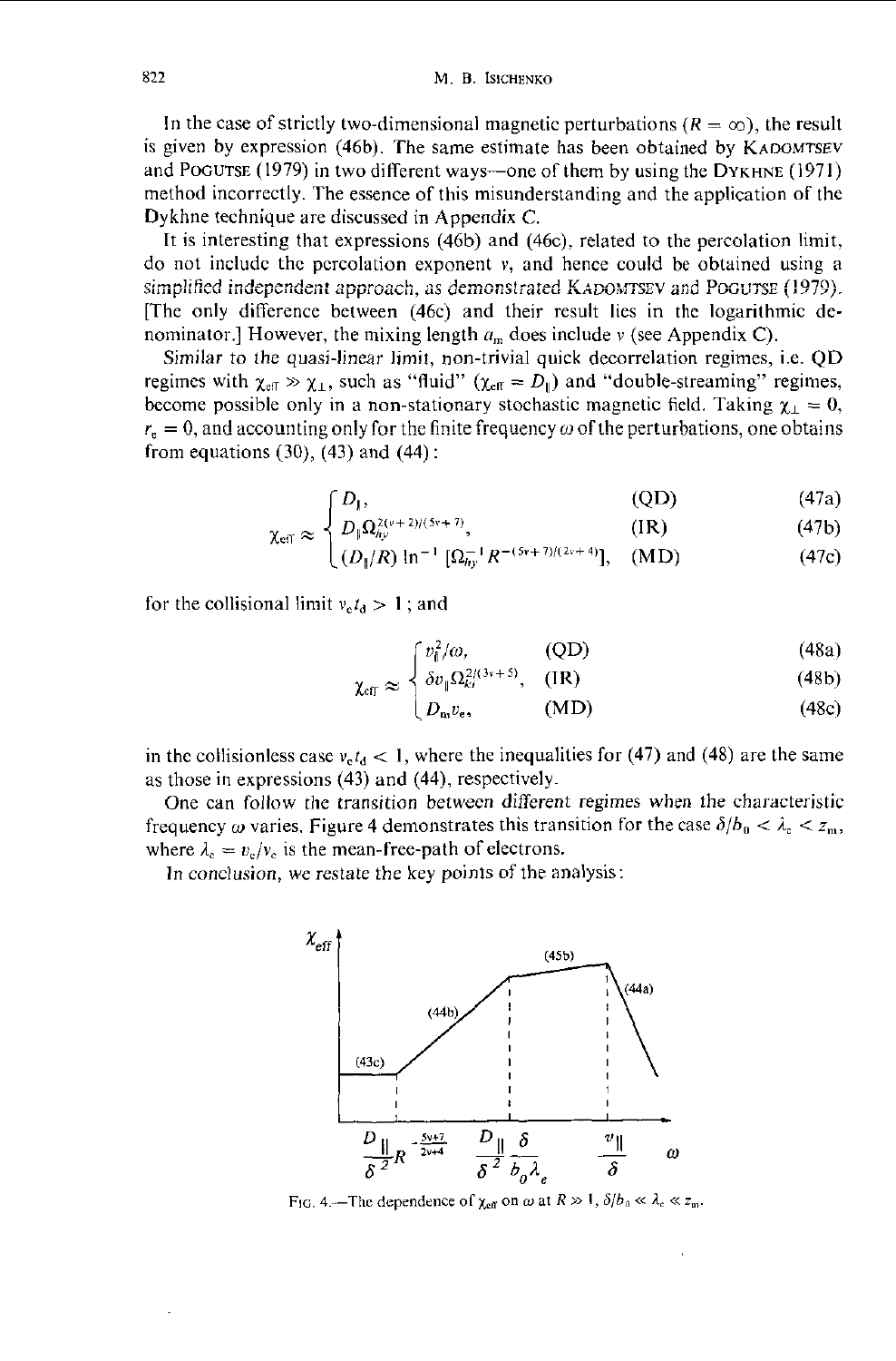- (i) The theory of anomalous transport in a "braided" magnetic field in the strong turbulence limit  $R \gg 1$ , which is opposite to the quasi-linear limit, must use the percolation-theory methods.
- (ii) In the percolation limit  $R \gg 1$ , excluding quick decorrelation regimes, the main transport is concentrated on fractals, consisting of a small fraction of percolating magnetic lines.
- (iii) In addition to all the quasi-linear regimes or their direct analogs, in the percolation limit there arise a number of new intermediate regimes of anomalous electron heat conductivity.

Acknowledgements-I am thankful to JAAN KALDA for helpful discussions and critical remarks. 1 Acknowledgements—1 am thankful to JAAN KALDA for helpful discussions and critical remarks. I<br>also acknowledge discussions and language corrections provided by RICHARD METT. This work was<br>partially supported by U.S. Departm partially supported by **U.S.** Dcpartment of **Energy** Contract **No.** DE-FG05-80ET53088.

REFERENCES<br>ARNOLD V. I. (1978) *Mathematical Methods of Classical Mechanics*. Springer, New York.

DYKHNE A. M. (1971) Sov. Phys. JETP 32, 63.

GALEEV A. A. and ZELENYI L. M. (1981) Physica 2D, 90.

GRUZINOV A. V., ISICHENKO M. B. and KALDA J. (1990) Sov. Phys. JETP 70, 263.

**ISICHENKO M.** B. (1991) *Plnrnio P1zy.s. Cvrrlr. Furkin* 33(7), 795.

**lSlCHENKIl M.** B. and **KALIIA J.** (1991) Kurchatov **Reports** IAE-SOSS/I and **IAE-5056/1** : lo appear in *J. Noniinror* **Sci.** 

**KAUOMTSEV** B. **B.** and **POGUTSE** *0.* P. (1979) **in** *Plasma Phy.sic.7* **iind** Controlled *Nuclear Furion Research (Proc* 7th Ini. *CO@.,* Innsbruck, 1978), Vol. I, p. 649. **MEA,** Vicnna

**KKOMMES J. A.** (1978) *Prog.* Thporct. *Phys. Suppl. 64,* 137.

**KROMMES J. A., OBERMAN C. and KLEVA R. G. (1983)** *J. Plasma Phys.* **30, 11.** 

**MANDELBROT B.** (1982) *The Fractal Geometry of Nature*. Freeman, San Francisco.

**RECHESTER A.** B. and **ROSLINBLUTH M.** N. (1978) *PhJ's. Ro.* Lett 40.38.

**RECHESTEK A. B., ROSENBLUTH M. N. and WHITE R. (1979) Phys.** *Rev. Lett.* **42, 1247.** 

**SaLEUK** H. and **DUPLnNTlaK** B. (1987) *Phys. Ree.* Lei/. *58,* 2325.

SHKLOVSKII B. I. and EFROS A. L. (1984) *Electronic Properties of Doped Semiconductors*. Springer, New **York.** 

**STAUFPEK** D. (1979) *Phyr. Rep.* **54,** I.

**SYKESM.** F. and **ESAM** J. **W.** (1964) *Phys. Reu.* **A133,** 310.

### **APPENDIX** A: EFFECT **OF COMPRESSIBILITY** OF TRANSVERSE **MAGNETIC** PERTURBATION

The comprcsribility of **b takes** place only in **the case** of **a** non-zero longitudinal componcnt of thc magnetic perturbation:  $b_x(x, y, z) = \delta B_x / B_0 \neq 0$ . Then the transverse magnetic component can be written in rhc fann

$$
\mathbf{b} = \nabla_{\perp} \psi(x, y, z) \times \hat{z} + \nabla_{\perp} \varphi(x, y, z). \tag{A1}
$$

Taking the divergence of equation (A1), we obtain the relation for  $\varphi$ :

$$
\nabla_{\perp}^2 \varphi = -\partial b_z / \partial z. \tag{A2}
$$

The field line motion due to the magnetic perturbation **(A1)** consists of two parts: the incompressible motion  $\nabla_{\theta} \psi \times \hat{z}$  (approximately along the isolines of  $\psi$ ), plus a small drift on account of the potential ~~rre~tion. **The** drift part of thc displacement **can** bc calculated **as** 

acement can be calculated as

\n
$$
\mathbf{r}_{\perp\varphi}(z) = \int_0^z \mathbf{V}_{\perp} \varphi(\mathbf{r}_{\perp}(z'), z') \, \mathrm{d}z',\tag{A3}
$$

where  $r(z')$  is the solution of the non-perturbed equation (3) (i.e. at  $\varphi = 0$ ). Since the quantity  $\varphi$  changes its sign randomly along the isolines of  $\psi$ , the drift  $(A3)$  can be described in terms of diffusion:  $r_{\mu\mu}(z) \approx (D_{\mu}z)^{1/2}$ , where the diffusion coefficient is the product of characteristic speed and the correlation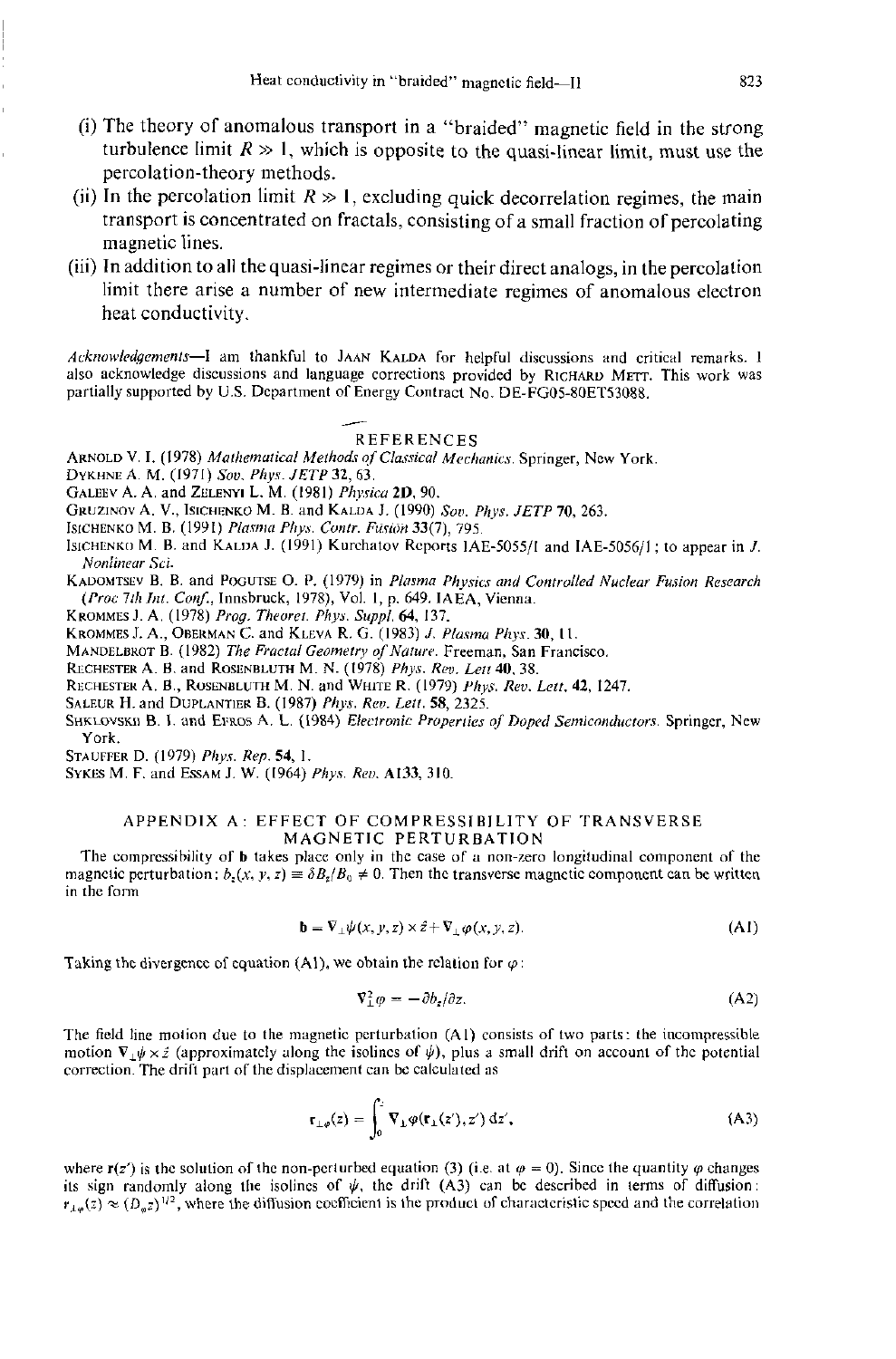length:  $D_{\alpha} \approx (\varphi/\delta)(\delta/b_0)$ . Using the estimate  $\varphi \approx b_2 \delta^2/L_0$ , which follows from (A2), we obtain the additional displacement caused by the compressibility correction:

$$
r_{\perp n} \approx (z b_z \delta / R)^{1/2} \tag{A4}
$$

Comparing this quantity with the minimum width of the magnetic cell  $h_m$  (32c), at z, corresponding to the maximum longitudinal mixing length  $z_m$  (15), we arrive at the following condition, under which one may neglect compressibility effects:

$$
b_z/b_0 < R^{-1/(v+2)}.\tag{A5}
$$

Inequality  $(AS)$  is the criterion for the neglect of the compressibility of  $\mathbf b$  in MD regimes of anomalous transport. In IR regimes condition  $(A5)$  is sufficient, however not necessary, since in that case the effective transport width h given by equation (32b) is greater than  $h_m$ , while the longitudinal mixing length  $z_d$  is less than  $z_m$ . In QD regimes the compressibility of **b** is irrelevant and does not affect the transport.

Note that in a strong magnetic field the longitudinal perturbation of **B** is energetically much more expensive than the transverse one and hence must be much smaller. This makes condition (A5) not too restrictive.

# APPENDIX B: CONVOLUTION OF MAGNETIC FLUX TUBE

The map

$$
\mathbf{r}_{\perp}(0) \to \mathbf{r}_{\perp}(z),\tag{B1}
$$

given by the initial-value problem solution of equation (3), may be thought of as an incompressible, and consequently, a Hamiltonian one. The corresponding Hamiltonian  $\psi(x, y, z)$ , depending on "time" z, admits stochastic behavior; moreover, such a behavior is typical for a generic Hamiltonian (c.f. ARNOLD, 1978). It means that every curve in the phase space  $(x, y)$ , consisting of points evolving according to the equation of motion (3), elongates in time\* exponentially, as every two close points exponentiate from each other. The mean growth rate of this stochastic instability (the Kolmogorov entropy) has been calculated in the quasi-linear limit  $R = v/(\delta \omega) \ll 1$  by KROMMES (1978), RECHESTER et al. (1979) and KROMMES et al. (1983) for the case of a strong shear. For the opposite limit without shear the Kolmogorov entropy at  $R \ll 1$  has been estimated by KADOMTSEV and POGUTSE (1979):

$$
y_s \approx \omega R^2, \quad R \ll 1. \tag{B2}
$$

In the percolation limit  $R \gg 1$   $\gamma_s$  has been calculated by GRUZINOV et al. (1990):

$$
\gamma_s \approx \omega R^{1/2} \ln R, \quad R \gg 1. \tag{B3}
$$

Rigorously speaking, result  $(B3)$  is not the Kolmogorov entropy, being the mean growth rate of the exponentiation, but rather the topological entropy, or maximum growth rate, defining the elongation of a liquid curve.

The decorrelation of test particles in the magnetic field is not directly related to the rate of stretching of a curve, but rather to the convolution of a flux tube constructed from a magnetic cell. This effect is connected with the evolution of the characteristic width  $\hat{h}(t)$  of the Lagrangian convection cell, which in hydrodynamic terms corresponds to the magnetic cell. This width can be defined as the shortest distance between a point, situated at  $t = 0$  somewhere in the middle of the cell [i.e.  $\tilde{h}(0) \approx h$ ], and the cell's boundary. The "Lagrangian convection cell" represents the flow-driven image of the convection cell (effective transport region).

There is a definite connection between stochastic instability of orbits and the Lagrangian stretching of the convection cell. However, this connection is quite different in the quasi-linear and percolation limits. The difference begins with the appearance of the cells; while in the quasi-linear limit a circle with diameter  $\delta$  can be considered as a magnetic cell (if there is any sense in this notion at all), but in the percolation limit this is a fractal  $a_m$ -type cell of the contours of vector potential  $\psi$  (see Fig. 1). Furthermore, even for similar 2-D domains one can imagine two kinds of area-preserving maps with exponentially-elongated

\* In this Appendix, for the sake of clarity, we take  $z \to t$ ,  $\mathbf{b} \to \mathbf{v}$ ,  $L_0 \to \omega^{-1}$ , thus transfering the magneticline problem to the passive scalar problem in the random 2-D incompressible, weakly non-stationary flow  $\mathbf{v}(x, y, t) = \nabla \psi(x, y, t) \times \hat{z}$ , varying in time with a small characteristic frequency  $\omega \ll v/\delta$ . In this representation the magnetic line diffusion corresponds to the "turbulent diffusion" in the flow.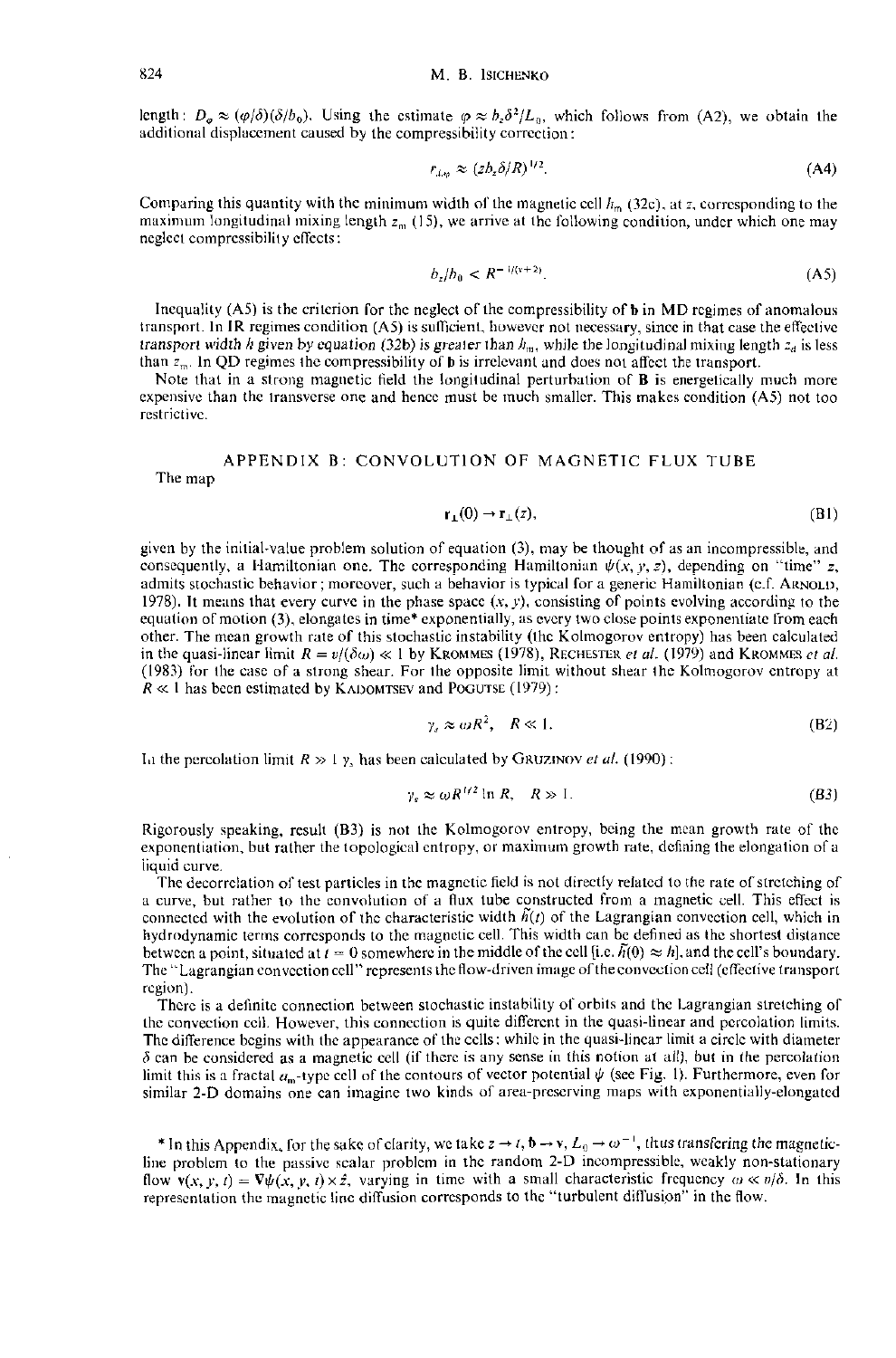**curves.** Thc type-l map stretches all the region at once **(see** Fig. 2a). Thc map of the second type affects for some time only those parts **al** the domain which are **very** close to its initial boundary *(see* Fig. Zb). One can easily understand that neither of the two contradicts a global stochastic instability. At the same time in the first case the characteristic width  $\hat{h}(t)$  decreases at a rate inversely proportional to the perimeter, and in the second **case** it decreases much **slower.** 

Type-I stretching takes place in the quasi-linear limit due to the fast variation of the velocity field, which gives rise to the destruction **01** thc flow "memory". Type-II strctching is characteristic of the percolation limit. In the low-frequency limit  $R \gg 1$ , the elongation of a Lagrangian curve results from its hooking the saddle points of the flow and its dragging in the channels between the separatrices. (A separatrix means an "eight-like" stream line coming through a saddle.) The exponentiation with rate (B3) occurs as a result of the reconnection of adjacent separatrices, moving with a velocity of the order of  $\omega\delta$ , due to the flow non-stationarily. The inverse growth rate **(83)** corresponds to the time it takcs **a** scparatrix of the length *L* to pass the distance  $\frac{\partial^2}{\partial L}$  to the nearest separatrix, under an optimum choice of *L* (GRUZINOV *et al.*, 1990). Yet, during this small time  $t_s = \delta/(\omega L)$  the velocity field remains almost unchanged, as the convection cell contains  $h/(\delta^2/L) \approx a/\delta \gg 1$  separatrices. The life-time of the convection cell, corresponding to the intersection of the most remote separatrices, is much longer:

$$
t_h \approx h/(\omega \delta) \gg t_s. \tag{B4}
$$

(Compare with equation  $(12)$ .) This means that during time  $t$ , the Lagrangian convection cell is nearly unchanged except for narrow channels of width  $\delta^2/L$  in the vicinity of its boundaries. As the separatrices of the convection cell keep on reconnecting, the Lagrangian convection cell grows new exponentiating "whiskers" (see Fig. 2b). Finally, near the end of the life-time (B4) all the domain is subject to the intensive stretching with the rate given by equation (B3).

Hence, the life-time (B4) of the convection cell is also the characteristic time of the Lagrangian convection cell stretching. In terms of three-dimensional stationary magnetic fields the time (B4) corresponds to the following length  $I_m$  of the convolution of a flux tube constructed from a magnetic cell:

$$
l_{\mathfrak{m}} = L_0 h / \delta,\tag{B5}
$$

where *Ir* **means** the width **of** the magnetic **cell.** Howevcr, **as** it is **seen** from above, this praccss is **rather**  complicated and has its own **stagcs.** Consequently, formula **(33)** is **a** madcl one, and **the** results **(35c),**  (4%). (44c), **(46c)** following from it are valid tu **a** logarithmic **iiccuraiy** only.

## APPENDIX C: EFFECTIVE TRANSPORT IN TWO-DIMENSIONAL ANISOTROPIC RANDOM MEDIA

Let us consider a two-dimensional anisotropic medium in which the direction of the anisotropy  $\mathbf{n}(x, y)$ is a function of the coordinates,  $|\mathbf{n}| = 1$ . Let us suggest that along this direction the electric conductivity (or heat conductivity, diffusivity, etc.) equals  $\sigma_1$  while in the perpendicular direction it is equal to  $\sigma_2$ . So, the **local** Ohm's law **takes** the form

$$
\mathbf{j} = \sigma_1 \mathbf{E}_{\parallel} + \sigma_2 \mathbf{E}_{\perp},\tag{C1}
$$

$$
\mathbf{E}_{\parallel} = \mathbf{n}(\mathbf{E}\mathbf{n}), \quad \mathbf{E}_{\perp} = \mathbf{E} - \mathbf{E}_{\parallel}, \tag{C2}
$$

$$
(\nabla j) = 0, \quad \nabla \times E = 0. \tag{C3}
$$

**Suppose** further that the medium is **a** self-avcragcd **unc.** and the **mean** conductivity is isotropic: i.e. lrum (CI)-(C3) it follows that

$$
\langle \mathbf{j} \rangle = \sigma_{\text{eff}}(\sigma_1, \sigma_2; \mathbf{n}(x, y)) \langle \mathbf{E} \rangle. \tag{C4}
$$

Here the angular brackets mean space-averaging over a domain large compared to some mixing length  $a_m$ .

Using the ansatz  $\mathbf{j}' = C_1 \hat{z} \times \mathbf{E}$ .  $\mathbf{E}' = C_2 \mathbf{j} \times \hat{z}$  and comparing (C4) with the resulting "Ohm's law" for  $\mathbf{j}'$ , **E, DYKHNE** (197 I) has shown thal **the** cflective conductivity satislies the relation

$$
\sigma_{\rm eff}(\sigma_1, \sigma_2; \mathbf{n}(x, y))\sigma_{\rm eff}(\sigma_2, \sigma_1; \mathbf{n}'(x, y)) = \sigma_1 \sigma_2, \tag{CS}
$$

where  $\mathbf{n}'(x, y) = \hat{z} \times \mathbf{n}(x, y)$  is the perpendicular direction field. From equation (C5) it follows that the eflcctivc conductivity uf **il** two-dimcnsional **polycrystal** with random directions or Ihc milin **axcs** of crystallites  $\mathbf{[n](x, y)}$  is uniform inside every crystalliie and discontinuous on boundaries between them) is equal to  $(\sigma, \sigma_2)^{1/2}$ . In that case the two fields **n** and **n'** are statistically equivalent, and  $\sigma_{\rm eff}$  is an even function of  $\sigma_1$  and  $\sigma_2$ , which proves the DYKHNE (1971) result.